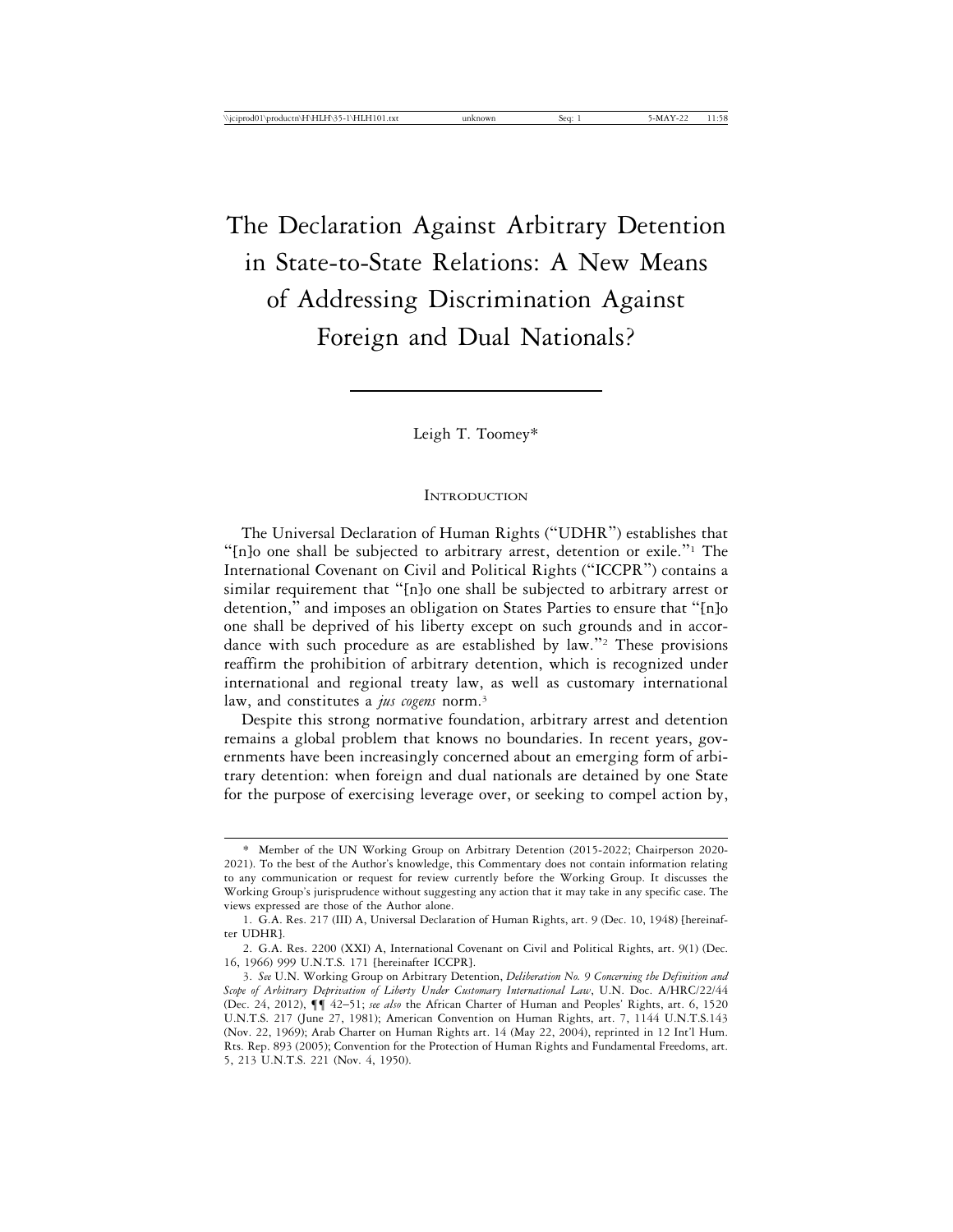another State.4 This practice of detaining foreign and dual nationals in order to obtain a diplomatic, political, or other advantage over another State has become so prevalent that States have recognized the need to protect their citizens from being arbitrarily detained in another country. In February 2021, Canada launched the Declaration Against Arbitrary Detention in State-to-State Relations ("Declaration") in order to enhance international cooperation in deterring the detention of foreign and dual nationals for the purpose of diplomatic coercion, and to address this form of detention whenever and wherever it occurs.5 The Declaration is the first of its kind in seeking to address the specific challenge of the arbitrary detention of foreign and dual nationals and their use as "bargaining chips in international relations."6 Importantly, although breaking new ground, the Declaration reaffirms the established principle that arbitrary arrest and detention is contrary to international human rights law, including the UDHR and ICCPR.7

This Commentary considers the new Declaration, arguing that it is a promising initial response to the urgent need for the international community to denounce the detention of individuals because of their status as foreign or dual nationals. To highlight the prevalence of the arbitrary detention of foreign and dual nationals and the urgency of addressing it, this Commentary reviews recent opinions of the UN Working Group on Arbitrary Detention ("Working Group"). In all of the opinions reviewed, the Working Group found that foreign and dual nationals had been arbitrarily detained due to discrimination based on their nationality, or because they were not afforded their right to consular assistance. The Working Group has welcomed the Declaration, noting that "[i]ts aims and purposes relate closely to the concerns expressed by the Working Group in the past" and that it stands ready, within the remit of its mandate, to support this initiative and to engage with States that have endorsed it.<sup>8</sup> This Commentary takes a similar approach in welcoming the Declaration, while being mindful that States must take action to implement its principles. This Commentary concludes by exploring what options may exist at the international level to implement the Declaration, so that it effectively addresses

<sup>4.</sup> *See* U.N. Working Group on Arbitrary Detention, *Arbitrary Detention*, U.N. Doc. A/HRC/48/55 (Aug. 6, 2021), ¶¶ 61–63 (noting the recent prevalence of the detention of foreign and dual nationals in order to gain leverage over another State).

<sup>5.</sup> *See* Government of Canada, *Declaration Against Arbitrary Detention in State-to-State Relations* (Feb. 15, 2021), https://www.international.gc.ca/news-nouvelles/arbitrary\_detention-detention\_arbitrairedeclaration.aspx?lang=eng [https://perma.cc/DTW5-798B] [hereinafter Declaration].

<sup>6.</sup> Government of Canada, *Arbitrary Detention in State-to-State Relations,* https:// www.international.gc.ca/world-monde/issues\_development-enjeux\_developpement/human\_rightsdroits\_homme/arbitrary\_detention-detention\_arbitraire.aspx?lang=eng [https://perma.cc/L78Z-NDWB] (last updated Feb. 12, 2021).

<sup>7.</sup> Declaration, *supra* note 5, at ¶ 1.

<sup>8.</sup> *Arbitrary Detention, supra* note 4, at ¶ 63.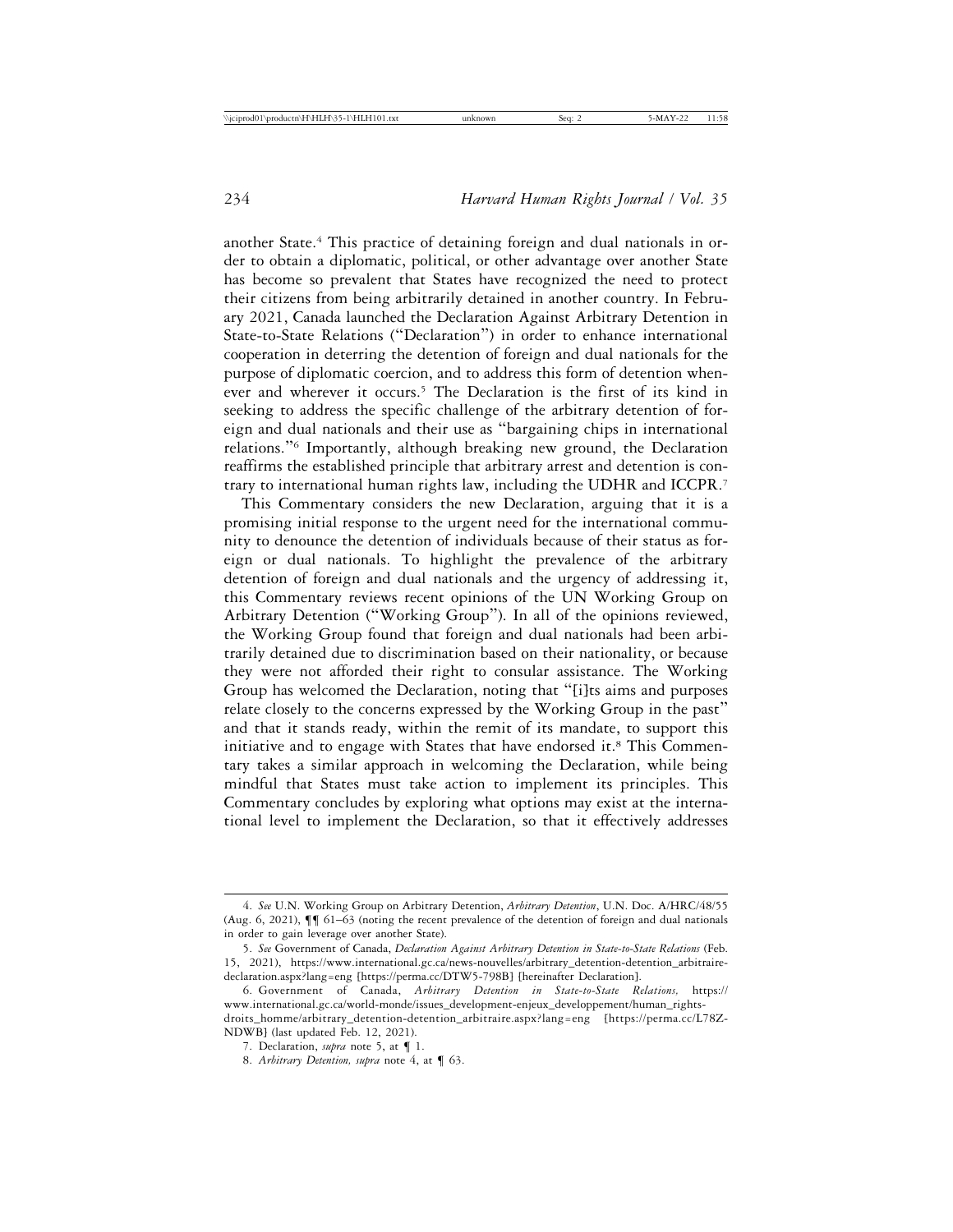the challenges and risks that foreign and dual nationals experience when "traveling, working and living abroad."<sup>9</sup>

## I. OVERVIEW OF THE DECLARATION AGAINST ARBITRARY DETENTION

The text of the Declaration commences by reaffirming that arbitrary arrest and detention is contrary to international law.10 Within this broad reaffirmation, and guided by the UN Charter, the Declaration lays out eight key principles intended to enhance international cooperation in putting an end to arbitrary arrest, detention, or sentencing practices employed by some States against other governments.<sup>11</sup>

The Declaration expresses grave concern about the use of detention to exercise leverage over foreign governments, as this undermines cooperation between States and the obligation to settle international disputes by peaceful means.12 The Declaration also raises human rights issues, calling on States to uphold their fair trial obligations, to respect the obligation to provide consular access, including under the Vienna Convention on Consular Relations ("VCCR"), $13$  and to take concrete steps to prevent and put an end to harsh detention conditions, denial of access to counsel, and torture and other ill-treatment of individuals who have been arbitrarily detained to exercise leverage over foreign governments.<sup>14</sup>

A high level of determination to give effect to these principles and combat arbitrary detention across all jurisdictions worldwide is evident from the text of the Declaration. The Declaration is a pithy, two-page document consisting of eight paragraphs that recognize the pressing need for a coordinated international response and call for urgent action by States, rather than attempting to introduce any legal obligations of the kind typically found in treaties and conventions.15 The Declaration is available in Arabic,16 Chinese,<sup>17</sup> English,<sup>18</sup> French,<sup>19</sup> Russian,<sup>20</sup> and Spanish,<sup>21</sup> signaling a clear intention to make the content accessible to a broad audience.

14. Declaration, *supra* note 5, at ¶¶ 4–7.

17. For a Chinese translation of the Declaration, *see* https://www.international.gc.ca/news-nouvelles/ arbitrary\_detention-detention\_arbitraire-declaration.aspx?lang=zh-cn [https://perma.cc/TJ8V-X544].

18. Declaration, *supra* note 5.

19. For a French translation of the Declaration, *see* https://www.international.gc.ca/news-nouvelles/ arbitrary\_detention-detention\_arbitraire-declaration.aspx?lang=fra [https://perma.cc/C4Y6-U5ZU].

<sup>9.</sup> This is the language used in the introductory paragraph of the Declaration, *supra* note 5.

<sup>10.</sup> *Id.*

<sup>11.</sup> *Id.*

<sup>12.</sup> *Id*. at ¶¶ 1–3.

<sup>13.</sup> Vienna Convention on Consular Relations, 596 U.N.T.S. 261 (Apr. 24, 1963) [hereinafter VCCR].

<sup>15.</sup> *Id.* at ¶¶ 1–8.

<sup>16.</sup> For an Arabic translation of the Declaration, *see* https://www.international.gc.ca/news-nouvelles/arbitrary\_detention-detention\_arbitraire-declaration.aspx?lang=ara [https://perma.cc/4KUY-BREU].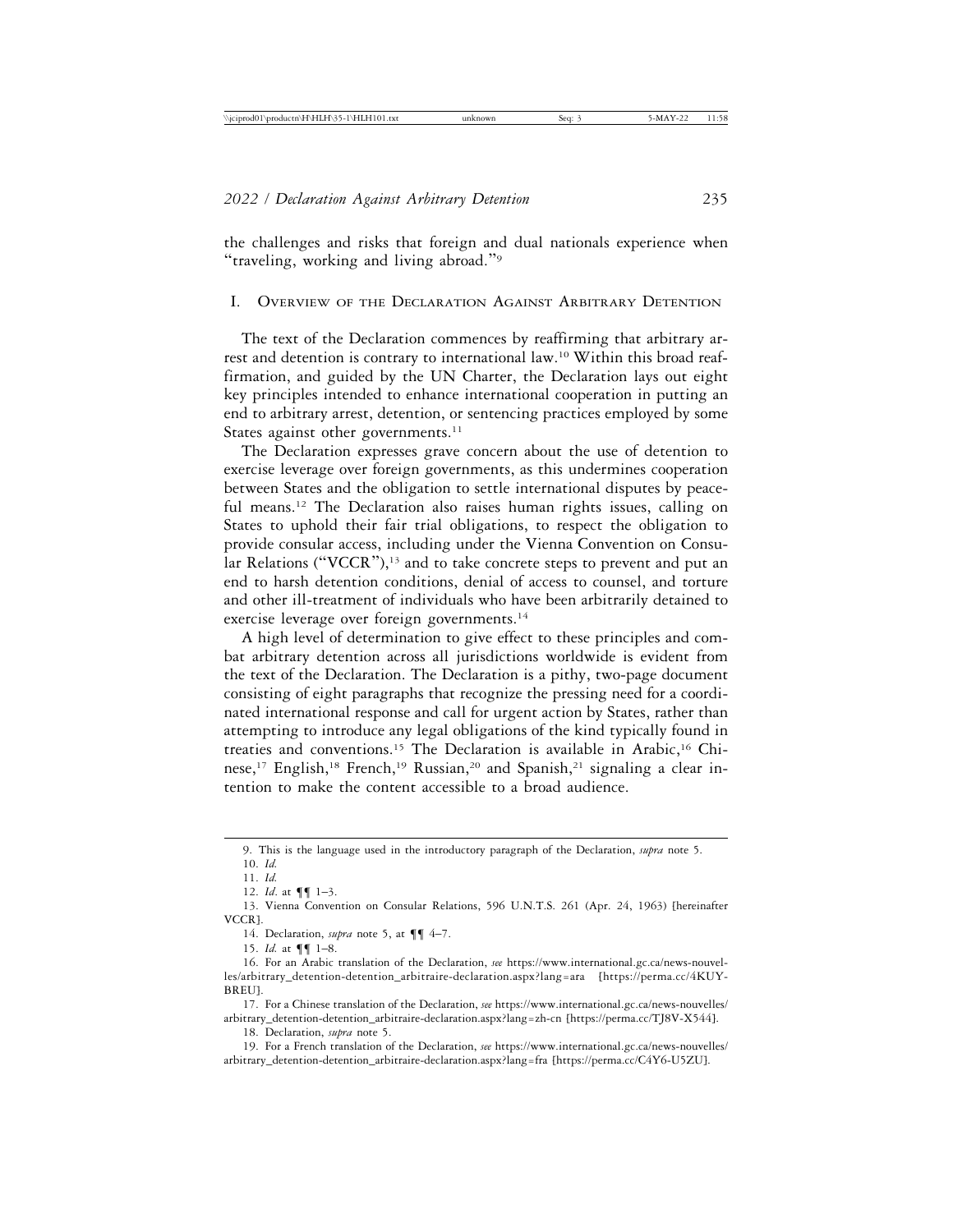Notably, the Declaration calls for the immediate release and provision of an effective remedy to individuals who have been subjected to this form of arbitrary detention.22 It concludes with a statement of solidarity with States whose nationals have been arbitrarily arrested, detained, or sentenced by other States seeking to exercise leverage over them, as well as an acknowledgement of the need to work collaboratively to address this issue of mutual concern at the international level.<sup>23</sup>

The Declaration has several unique features that set it apart from other human rights instruments. It is a non-binding agreement between States to reaffirm established principles of human rights, the rule of law, the independence of the judiciary, and the rules-based international order.<sup>24</sup> Importantly, it does not mention or target any country or region, which likely enhances its credibility and acceptability to the international community, and may increase the likelihood of successful resolution through diplomatic channels of State-to-State cases of arbitrary detention. This approach is consistent with the reality that this form of detention is a global phenomenon not confined to any region, and is practiced in both developing and developed countries. Unlike other human rights instruments, the Declaration focuses only on one subset of arbitrary detention, specifically the arrest and detention of individuals for the purpose of diplomatic leverage, gain, or coercion.25

On February 15, 2021, Canada launched the Declaration through a virtual event hosted from Ottawa and attended by representatives of States, international organizations, and civil society.26 The initiative has gained wide acceptance in all regions of the world, with sixty-eight endorsements from a range of governments and the European Union at the date of this Commentary,27 demonstrating that the human rights principles articulated in the Declaration, as well as the need for action to be taken to implement those principles, has strong support by States worldwide. The international solidarity shown at this early stage may be an important factor in whether States work together in the future to implement the Declaration when con-

<sup>20.</sup> For a Russian translation of the Declaration, *see* https://www.international.gc.ca/news-nouvelles/ arbitrary\_detention-detention\_arbitraire-declaration.aspx?lang=rus [https://perma.cc/H578-6KQM].

<sup>21.</sup> For a Spanish translation of the Declaration, *see* https://www.international.gc.ca/news-nouvelles/ arbitrary\_detention-detention\_arbitraire-declaration.aspx?lang=spa [https://perma.cc/S5HR-AWZS].

<sup>22.</sup> Declaration, *supra* note 5, at ¶ 7.

<sup>23.</sup> *Id.* at ¶ 8. An asterisk to this paragraph recognizes that the Declaration seeks to address the arbitrary detention of dual nationals in accordance with the endorsing countries' laws on nationality. *Id.* 24. *See* Government of Canada, *Arbitrary Detention in State-to-State Relations, supra* note 6.

<sup>25.</sup> The diplomatic concessions extracted through arbitrary detention may include prisoner swaps, the settlement of bilateral disputes, or other economic and political benefits. Thomson Reuters Foundation, *Held Hostage? A Legal Report on Hostage-Taking by States in Peacetime and the Victim Protection Gap*, 8 (2018).

<sup>26.</sup> *See* Government of Canada, *Launch of Declaration Against Arbitrary Detention in State-to-State Relations* (Feb. 15, 2021), https://www.canada.ca/en/global-affairs/news/2021/02/launch-of-declarationagainst-arbitrary-detention-in-state-to-state-relations.html [https://perma.cc/D9HH-ZSWN].

<sup>27.</sup> *See Arbitrary Detention in State-to-State Relations, supra* note 6.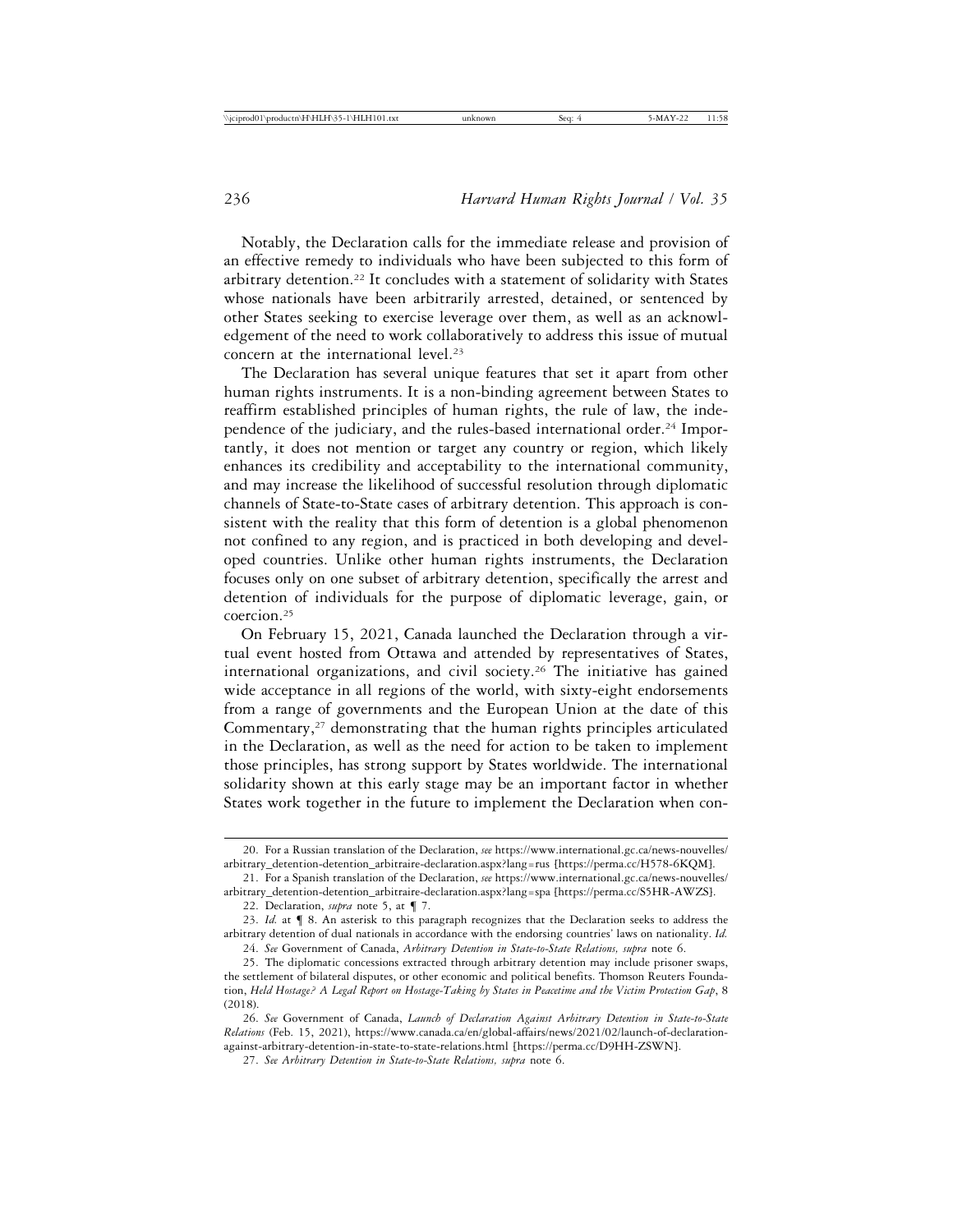fronted with real situations involving the arbitrary detention of their nationals or the nationals of other endorsing States.

The Declaration also has the support of prominent public figures, such as former UN Secretary-General Ban Ki-moon<sup>28</sup> and Amal Clooney, an international human rights lawyer who spoke at the launch.<sup>29</sup> Members of the Working Group were also present at the launch, with several delegations commending its work in addressing arbitrary detention.

At the launch event, the then-Canadian Minister of Foreign Affairs, Marc Garneau, introduced the Declaration by referencing the strong commitment from Canada to put an end to this form of arbitrary detention, stating that "[a]ll cases of arbitrary detention, whether they target Canadian nationals, dual nationals, nationals of partners and other states, are unacceptable. We will continue the fight against arbitrary detention in state-to-state relations, now and for the future."<sup>30</sup>

## II. THE UN WORKING GROUP ON ARBITRARY DETENTION

The Working Group was established by the UN Commission on Human Rights in March 1991 and given a mandate of "investigating cases of detention imposed arbitrarily or otherwise inconsistently with the relevant international standards set forth in the Universal Declaration of Human Rights or in the relevant international legal instruments accepted by the States concerned."<sup>31</sup>

In exercising this mandate, the Working Group carries out five main activities<sup>32</sup>: (i) adopting opinions on cases of alleged arbitrary detention

<sup>28.</sup> *Id*.

<sup>29.</sup> *See* Government of Canada, *Opening Remarks by Minister Garneau at the Launch of Declaration Against Arbitrary Detention in State-to-State Relations* (Feb. 15, 2021), https://www.international.gc.ca/ world-monde/issues\_development-enjeux\_developpement/human\_rights-droits\_homme/2021-02-15 opening\_remarks-mot\_d\_ouverture.aspx?lang=eng [https://perma.cc/4WRA-B9BD].

<sup>30.</sup> *Arbitrary Detention in State-to-State Relations, supra* note 6.

<sup>31.</sup> Commission on Human Rights Res. 1991/42, U.N. Doc. E/CN.4/RES/1991/42, at ¶ 2 (Mar. 5, 1991). The mandate was most recently renewed by the Human Rights Council for a period of three years in September 2019. Human Rights Council Res. 42/22, U.N. Doc. A/HRC/RES/42/22, at ¶ 13 (Sept. 26, 2019).

<sup>32.</sup> These activities, as well as the Working Group's mandate more generally, have been discussed extensively in human rights commentaries and literature. *See generally* American University Washington College of Law Center for Human Rights & Humanitarian Law, *Annex 1: The Legal Methods and Jurisprudence of the United Nations Working Group on Arbitrary Detention (2015*–*2018): An Introduction for Practitioners* (Oct. 2021) (identifying trends and patterns in arbitrary detention); JARED GENSER, THE UN WORKING GROUP ON ARBITRARY DETENTION: COMMENTARY AND GUIDE TO PRACTICE (Cambridge University Press, 2020) (analyzing key principles derived from opinions, country visits, and deliberations on arbitrary detention); Leigh Toomey, *Addressing the Situation of Women Deprived of Liberty: Recent* Practice of the UN Working Group on Arbitrary Detention, 13 J. HUM. RTS. PRAC. 145 (2021) (offering insights on potential responses to gender-based detention); Aquila Mazzinghy, Please, Set Me Free! The *Right to Challenge an Unlawful Detention: Scrutinizing the Practice of the United Nations Working Group on Arbitrary Detention,* 5 PERTH INT'L L. J. 63 (2020) (providing an overview of arbitrary detention and fair trial violations); Leigh T. Toomey, *Detention on Discriminatory Grounds: An Analysis of the Jurisprudence of the United Nations Working Group on Arbitrary Detention*, 50 COLUM. HUM. RTS. L. REV. 185 (2018)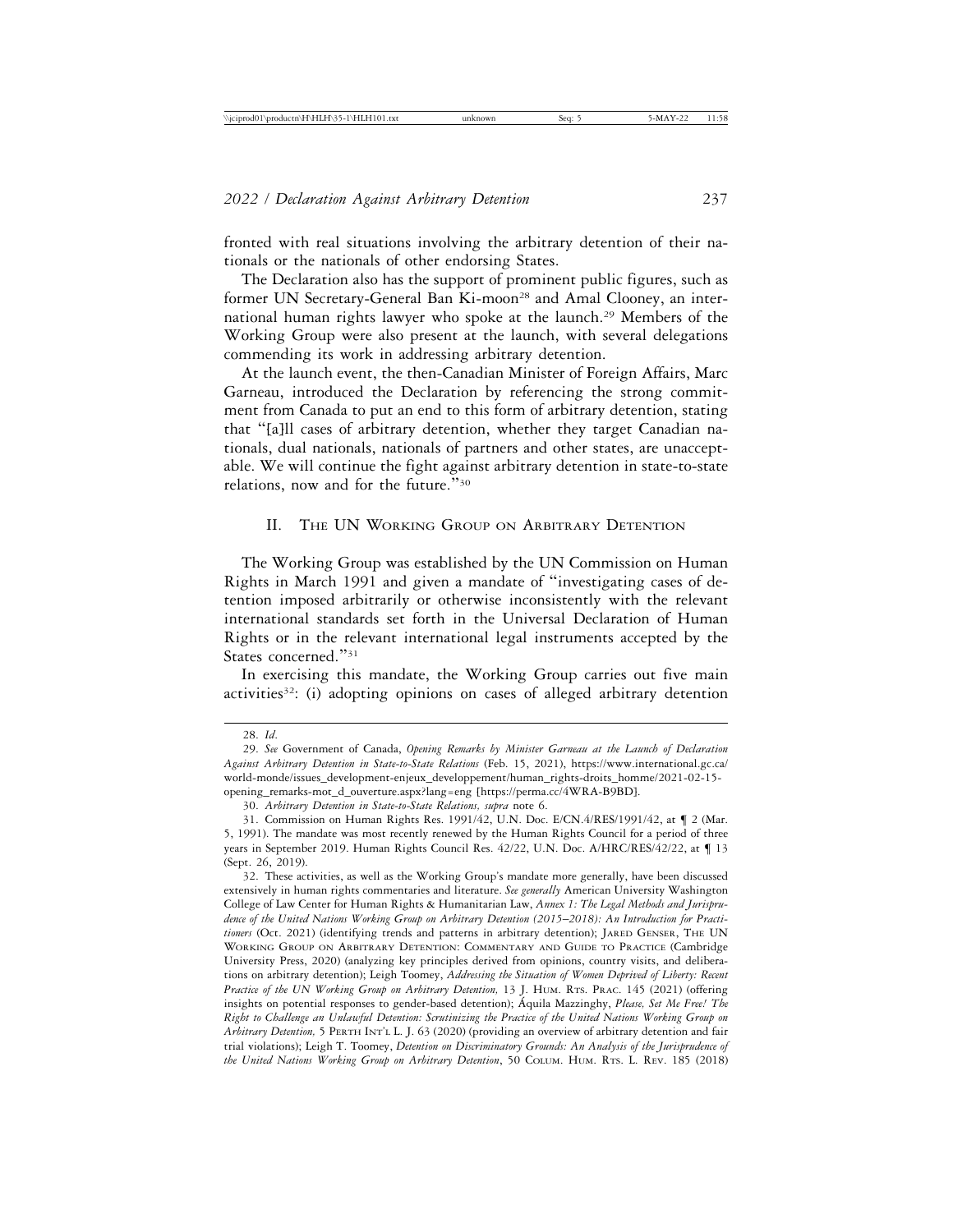brought to it by individuals worldwide; (ii) undertaking country visits to States to offer technical assistance and advice on good practice; (iii) addressing urgent appeals and other communications to States on individuals in detention; (iv) developing deliberations on thematic areas of detention to provide guidance to States and stakeholders,<sup>33</sup> and (v) conducting follow-up on the implementation of its recommendations.<sup>34</sup>

One of the challenging aspects of the mandate is determining whether a person has been arbitrarily deprived of their liberty.35 As Article 9 of the UDHR and Article 9(1) of the ICCPR recognize, not every arrest and detention will violate the prohibition of arbitrary detention.36 Defining when detention becomes arbitrary requires careful analysis of the circumstances of each case.37 As a guiding principle, the Working Group has explained that the notion of arbitrary detention "is not to be equated with 'against the law', but must be interpreted more broadly to include elements of inappropriateness, injustice, lack of predictability and due process of law."38 The

33. Deliberations are similar to the General Comments or Recommendations adopted by the UN treaty bodies, drawing on recurring issues in the Working Group's jurisprudence or country visits, or contemporary themes. Recent deliberations have focused on women deprived of liberty, detention during public health emergencies, and reparations for arbitrary detention. *See* U.N. OFF. OF THE HIGH COMM'R FOR HUM. RTS., *Deliberations*, https://www.ohchr.org/EN/Issues/Detention/Pages/Deliberations.aspx [https://perma.cc/K52P-S8VY].

34. U.N. Working Group on Arbitrary Detention, *Revised Fact Sheet No. 26*, at 8 (Feb. 8, 2019), https://www.ohchr.org/Documents/Issues/Detention/FactSheet26en.pdf [https://perma.cc/GS3E-N74K] [hereinafter *Revised Fact Sheet No. 26*].

35. The Working Group refers to "deprivation of liberty" to include all situations in which persons are detained without their free will, such as pretrial and post-trial detention, administrative detention, protective custody, house arrest, rehabilitation through labor, retention in centers for non-nationals, or involuntary detention in hospitals, psychiatric, or other medical facilities. Report of the U.N. Working Group on Arbitrary Detention, *United Nations Basic Principles and Guidelines on Remedies and Procedures on the Right of Anyone Deprived of Their Liberty to Bring Proceedings Before a Court*, ¶ 9, U.N. Doc. A/HRC/30/ 37 (July 6, 2015).

36. *See* ICCPR, *supra* note 2, at art. 9(1) (stating that no one shall be deprived of liberty "except on such grounds and in accordance with such procedure as are established by law") The Human Rights Committee has provided further guidance on when detention may be considered arbitrary under Article 9 and other provisions of the ICCPR: *See* U.N. Human Rights Commission, General Comment No. 35, art. 9 (Liberty and Security of Person), U.N. Doc. CCPR/C/GC/35, Views adopted by the Committee at its 112th session, ¶¶ 10–23 (Oct. 7–31, 2014).

37. *See* U.N. Working Group on Arbitrary Detention, *Revised Fact Sheet No. 26, supra* note 34, at 5–7 (giving examples of when detention may become arbitrary).

38. U.N. Working Group on Arbitrary Detention, *Deliberation No. 9 concerning the definition and scope of arbitrary deprivation of liberty under customary international law, supra* note 3, at ¶ 61 (citing the Human Rights Committee in Mukong v. Cameroon, Communication No. 458/1991, ¶ 9.8, Views adopted on July 21, 1994.).

<sup>(</sup>exploring unresolved issues in alleged cases of discrimination); David S. Weissbrodt & Brittany Mitchell, *The United Nations Working Group on Arbitrary Detention: Procedures and Summary of Jurisprudence*, 38 HUM. RTS. Q. 655 (2016) (examining the evolving approach to arbitrary detention in the global human rights context); Jared M. Genser & Margaret K. Winterkorn-Meikle, *The Intersection of Politics and International Law: The United Nations Working Group on Arbitrary Detention in Theory and in Practice,* 39 COLUM. HUM. RTS. L. REV. 101 (2008) (considering four case studies on arbitrary detention and their impact); Reed Brody, The *United Nations Creates a Working Group on Arbitrary Detention*, 85 AM. J. INT'L L. 709 (1991) (discussing the significance of establishing a worldwide human rights mechanism on arbitrary detention).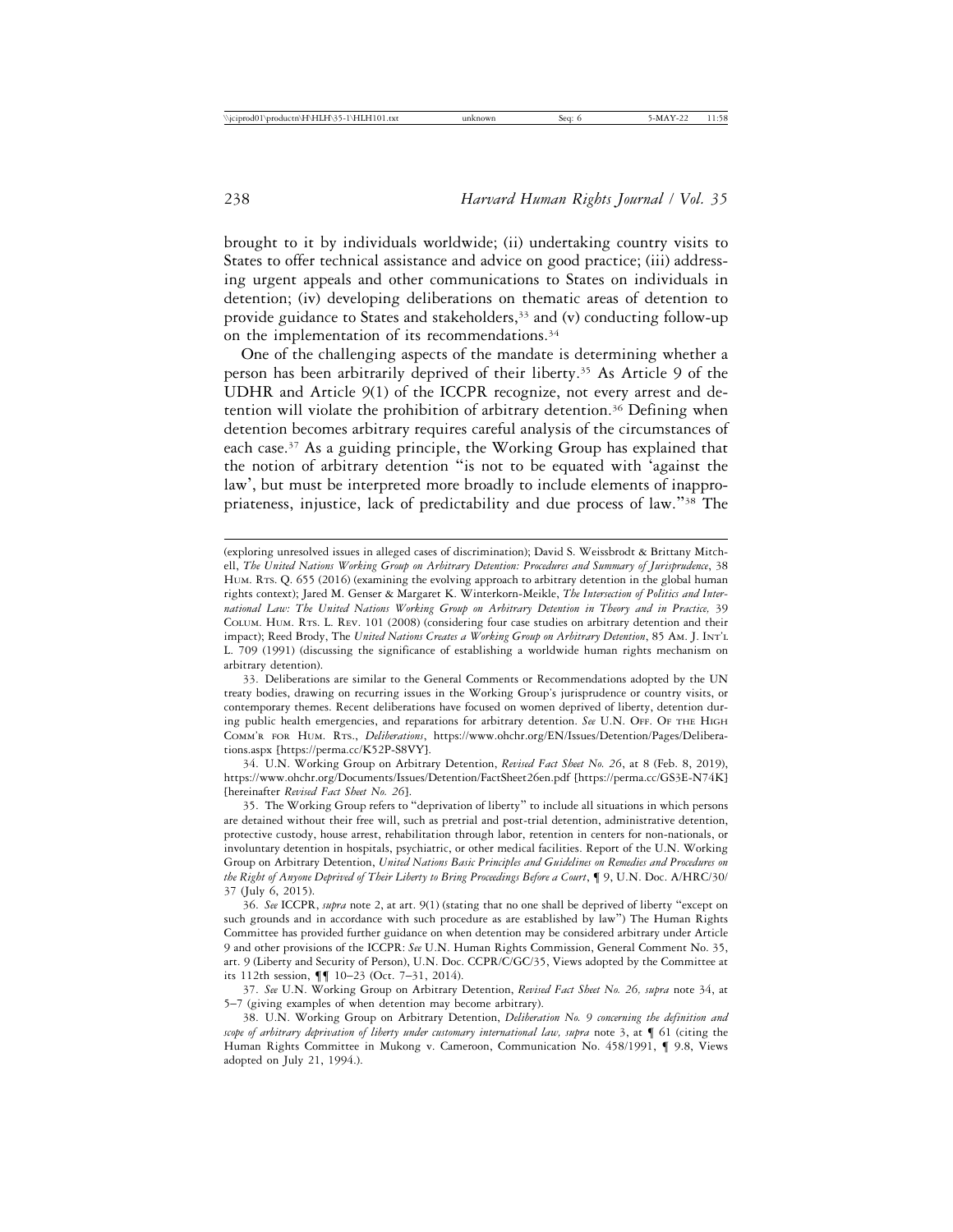Working Group has further developed this analysis through its own framework for assessing whether detention is arbitrary based on five categories set out in its Methods of Work39:

- 1. "When it is clearly impossible to invoke any legal basis justifying the deprivation of liberty, as when a person is kept in detention after the completion of his or her sentence or despite an amnesty law applicable to him or her (category I)."40 For example, the Working Group has recently stated that when a person was kept in detention after a judicial order for his release on bail had been made, the period of detention following the order had no legal basis and was arbitrary.<sup>41</sup>
- 2. "When the deprivation of liberty results from the exercise of the rights or freedoms guaranteed by articles 7, 13–14, and 18–21 of the [UDHR] and, insofar as States parties are concerned, by articles 12, 18–19, 21–22, and 25–27 of the  $[ICCPR]$  (category II)."<sup>42</sup> In a recent example, the Working Group found that the detention of a human rights defender, who had criticized governmental efforts in her country to assist citizens affected by tropical storms, was arbitrary because the detention resulted from her exercise of the right to freedom of opinion and expression under Article 7 of the UDHR and Article 26 of the ICCPR.43
- 3. "When the total or partial non-observance of the international norms relating to the right to a fair trial, established in the [UDHR] and in the relevant international instruments accepted by the States concerned, is of such gravity as to give the deprivation of liberty an arbitrary character (category III)."44 There are many fair trial violations that might result in a category III finding. The Working Group determined that one such violation, consisting of a failure by the authorities to ensure that a detainee had access to a lawyer

<sup>39.</sup> *See* Human Rights Council, *Methods of Work of the Working Group on Arbitrary Detention,* U.N. Doc. A/HRC/36/38, ¶ 8 (July 13, 2017) [hereinafter *Methods of Work*]; *see also* Leigh Toomey, *The Right to Conscientious Objection to Military Service: Recent Jurisprudence of the United Nations Working Group on Arbitrary Detention*, 19 HUM. RTS. L. REV. 787, 791–94 (2019) (explaining the process used by the Working Group to consider individual cases).

<sup>40.</sup> *See Methods of Work*, *supra* note 39, at ¶ 8(a).

<sup>41.</sup> *See* U.N. Working Group on Arbitrary Detention, Op. No. 27/2020 concerning Omoyele Sowore, ¶ 54, U.N. Doc. A/HRC/WGAD/2020/27 (Oct. 6, 2020).

<sup>42.</sup> *Methods of Work*, *supra* note 39, at ¶ 8(b).

<sup>43.</sup> *See* U.N. Working Group on Arbitrary Detention, Op. No. 6/2021 concerning Houayheuang Xayabouly, ¶ 59, U.N. Doc. A/HRC/WGAD/2021/6 (May 31, 2021).

<sup>44.</sup> *See Methods of Work*, *supra* note 39, at ¶ 8(c).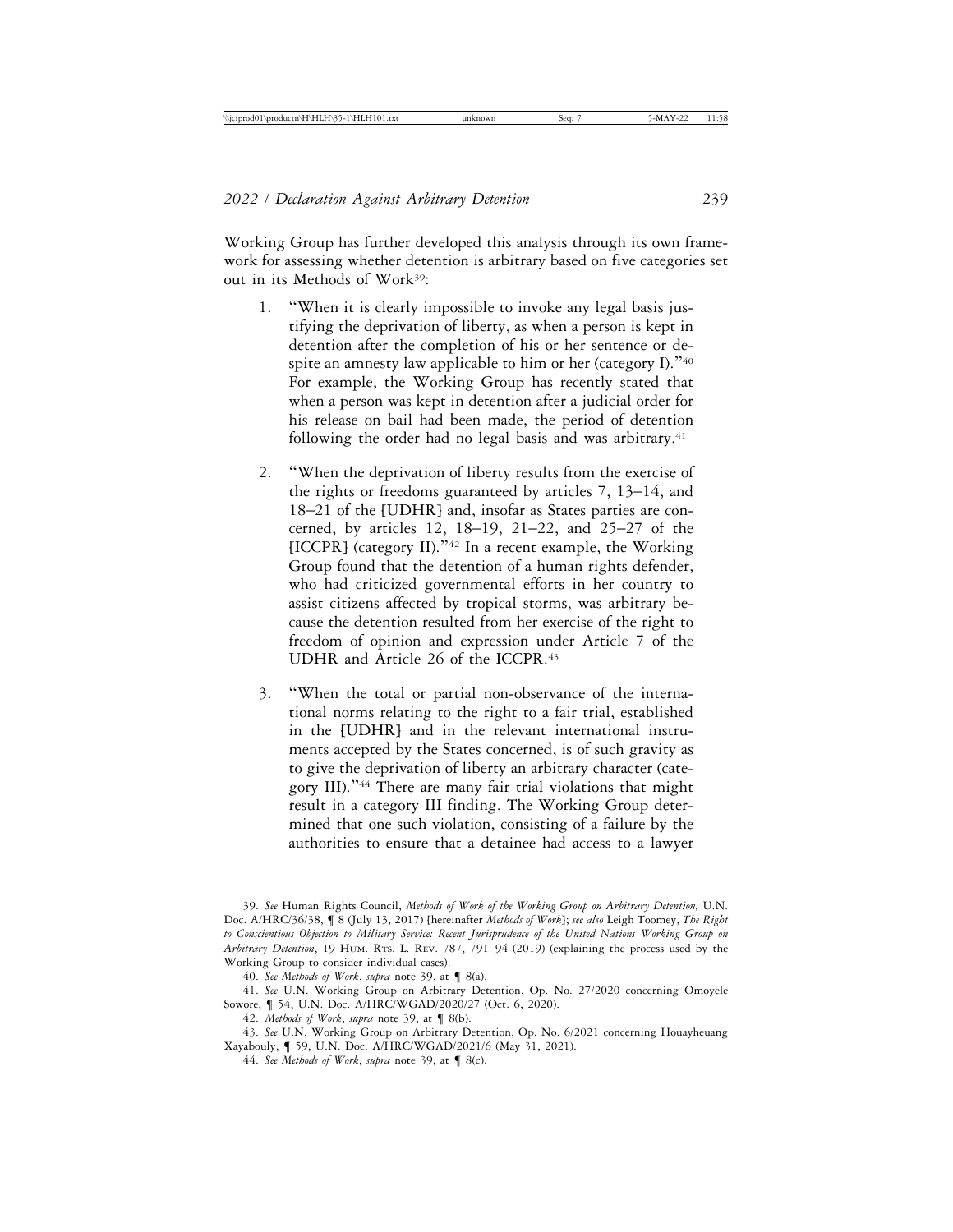during his interrogation in a criminal case, resulted in the detention being arbitrary.<sup>45</sup>

- 4. "When asylum seekers, immigrants, or refugees are subjected to prolonged administrative custody without the possibility of administrative or judicial review or remedy (category IV)."46 Although cases falling within this category are not as common as the other categories, the Working Group determined in a recent case that a detainee who was subjected to indefinite detention for over eight years because of his migratory status, without the possibility to challenge the legality of his detention before a judicial body, had been arbitrarily detained.47
- 5. "When the deprivation of liberty constitutes a violation of international law on the grounds of discrimination based on birth, national, ethnic or social origin, language, religion, economic condition, political or other opinion, gender, sexual orientation, disability, or any other status, that aims towards or can result in ignoring the equality of human beings (category V)."48 As an example, the Working Group analyzed the situation of three young women living in rural areas with limited access to health services who had suffered obstetric emergencies, but were charged with alleged aggravated homicide offenses. The Working Group found that the women's incarceration was arbitrary, as it amounted to discrimination against the women on the basis of their sex or gender and socioeconomic status.49

The Working Group has adopted many opinions in which foreign and dual nationals, as well as individuals who had been granted permanent residency in one State,<sup>50</sup> were alleged to have been arbitrarily detained by another State. Initially, the opinions focused on assessing whether the

<sup>45.</sup> *See* U.N. Working Group on Arbitrary Detention, Op. No. 43/2020 concerning Serikzhan Bilash, ¶ 84, U.N. Doc. A/HRC/WGAD/2020/43 (Dec. 14, 2020).

<sup>46.</sup> *See Methods of Work*, *supra* note 39, at ¶ 8(d).

<sup>47.</sup> *See* Opinion No. 17/2021 concerning Mirand Pjetri, Working Grp. on Arbitrary Det. at its ninetieth session (3–12 May 2021), ¶ 119, U.N. Doc. A/HRC/WGAD/2021/17 (June 4, 2021).

<sup>48.</sup> *See Methods of Work*, *supra* note 39, at ¶ 8(e).

<sup>49.</sup> *See* U.N. Working Group on Arbitrary Detention, Op. No. 68/2019 concerning Sara del Rosario Rogel García, Berta Margarita Arana Hernández and Evelyn Beatriz Hernández Cruz, ¶ 116, U.N. Doc. A/HRC/WGAD/2019/68 (Mar. 4, 2020).

<sup>50.</sup> *See, e.g.*, U.N. Working Group on Arbitrary Detention, Op. No. 51/2019 concerning Nizar Zakka, U.N. Doc. A/HRC/WGAD/2019/51 (Oct. 8, 2019) (permanent residency in the United States); U.N. Working Group on Arbitrary Detention, Op. No. 32/2019 concerning Saeed Malekpour, U.N. Doc. A/HRC/WGAD/2019/32 (Sept. 9, 2019) (permanent residency in Canada); U.N. Working Group on Arbitrary Detention, Op. No. 92/2017 concerning Ahmadreza Djalali, U.N. Doc. A/HRC/WGAD/ 2017/92 (Dec. 20, 2017) (permanent residency in Sweden).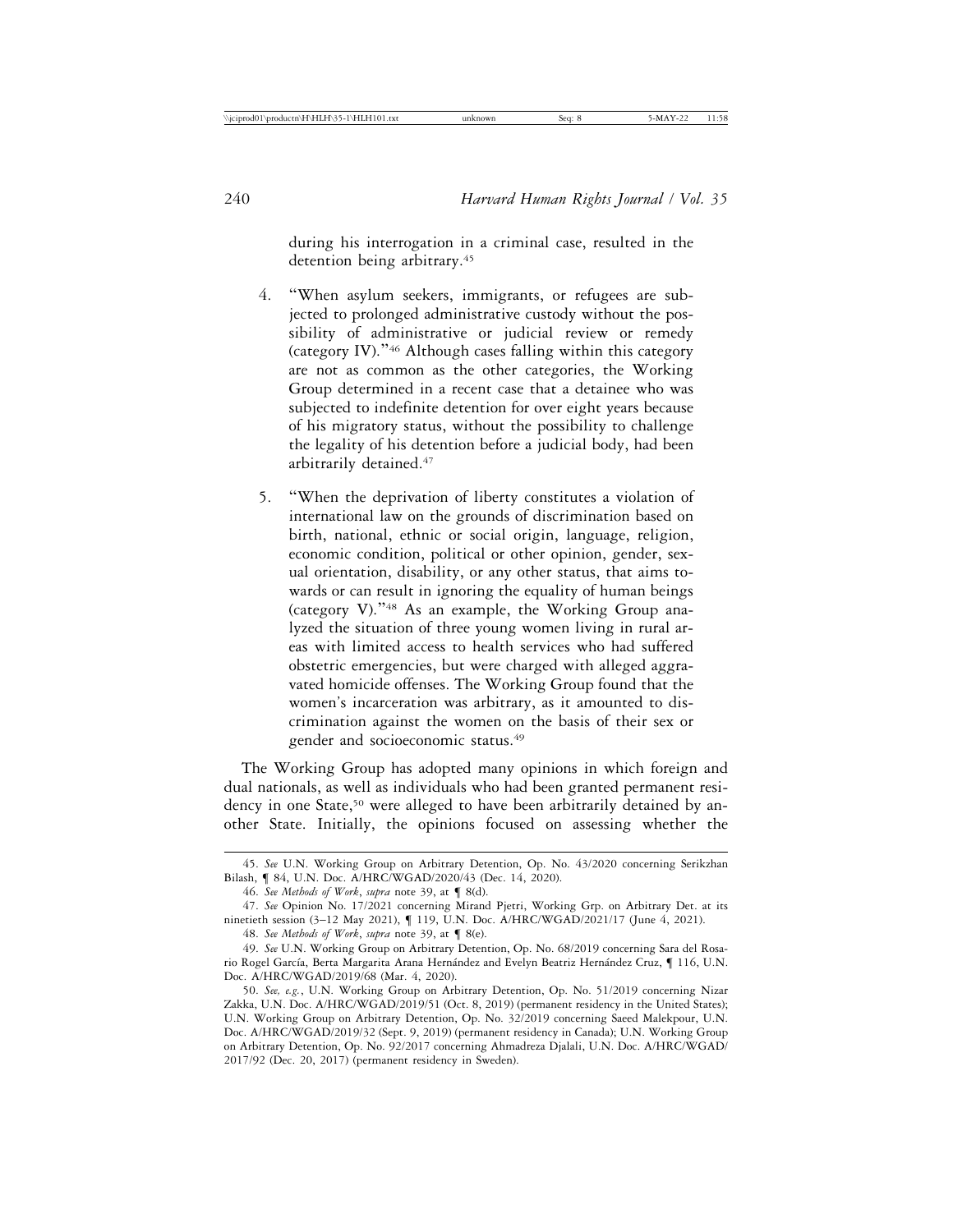detention was arbitrary under categories I, II, and III of the Methods of Work.<sup>51</sup> More recently, the Working Group has considered the arrest and detention of foreign and dual nationals through the lens of discrimination.

Over the last five years, the Working Group's jurisprudence has focused on whether foreign and dual nationals have been arrested and detained on the basis of "national or social origin."52 If so, the detention will be considered arbitrary under category V of the Methods of Work.<sup>53</sup> This focus came about as a result of the Working Group's identification of an emerging pattern of discrimination against foreign and dual nationals in several cases brought before the Group, particularly when there was no other plausible explanation for the individual's detention.<sup>54</sup> The Working Group has, however, only been willing to make this finding when there is a sufficient factual basis to conclude that the alleged victim of arbitrary detention was specifically targeted on the basis of the individual's status as a foreign or

52. Recent Working Group opinions on this topic are discussed in Part III, *infra*. "National, ethnic or social origin" is one of the grounds of discrimination listed in category V.

<sup>51.</sup> *See, e.g.,* U.N. Working Group on Arbitrary Detention, Op. No. 58/2017 concerning Taysir Hasan Mahmoud Salman, U.N. Doc. A/HRC/WGAD/2017/ 58 (Oct. 20, 2017); U.N. Working Group on Arbitrary Detention, Op. No. 21/2017 concerning Mohamad Ismat Mohamad Shaker Az, U.N. Doc. A/HRC/WGAD/2017/21 (July 13, 2017); U.N. Working Group on Arbitrary Detention, Op. No. 50/ 2016 concerning Robert Levinson, U.N. Doc. A/HRC/WGAD/2016/50 (Jan. 17, 2017); U.N. Working Group on Arbitrary Detention, Op. No. 12/2016 concerning Phan (Sandy) Phan-Gillis, U.N. Doc. A/HRC/WGAD/ 2016/12 (June 22, 2016); U.N. Working Group on Arbitrary Detention, Op. No. 51/ 2015 concerning Salim Alaradi et al., U.N. Doc. A/HRC/WGAD/2015/51 (Mar. 29, 2016); U.N. Working Group on Arbitrary Detention, Op. No. 44/2015 concerning Jason Rezaian, U.N. Doc. A/ HRC/WGAD/2015/44 (Mar. 11, 2016); U.N. Working Group on Arbitrary Detention, Op. No. 35/ 2015 concerning Mahmoud Abdulrahman al-Jaidah, U.N. Doc. A/HRC/WGAD/2015/35 (Dec. 21, 2015); U.N. Working Group on Arbitrary Detention, Op. No. 2/2015 concerning Andargachew Tsige, U.N. Doc. A/HRC/WGAD/2015/2 (July 6, 2015); U.N. Working Group on Arbitrary Detention, Op. No. 56/2014 concerning Saleh Farag Dhaifullah et al., U.N. Doc. A/HRC/WGAD/2014/56 (Jan. 29, 2015); U.N. Working Group on Arbitrary Detention, Op. No. 28/2013 concerning Amir Nema Hekmati, U.N. Doc. A/HRC/WGAD/2013/28 (Jan. 14, 2014); U.N. Working Group on Arbitrary Detention, Op. No. 18/2013 concerning Saeed Abedinigalangashi, U.N. Doc. A/HRC/WGAD/2013/ 18 (Jan. 14, 2014).

<sup>53.</sup> The detention will also be in violation of the UDHR, *supra* note 1, at arts. 2 and 7, and, in the case of States parties, the ICCPR, *supra* note 2, at arts. 2(1) and 26. Article 2 of the UDHR and Articles 2(1) and 26 of the ICCPR guarantee to all persons protection against discrimination on any ground such as "race, colour, sex, language, religion, political or other opinion, national or social origin, property, birth or other status."

<sup>54.</sup> *See, e.g.*, U.N. Working Group on Arbitrary Detention, Op. No. 75/2020 concerning Muhammad Iqbal, U.N. Doc. A/HRC/WGAD/2020/75 (Jan. 29, 2021); U.N. Working Group on Arbitrary Detention, Op. No. 51/2019 concerning Nizar Zakka, *supra* note 50; U.N. Working Group on Arbitrary Detention, Op. No. 32/2019 concerning Saeed Malekpour, *supra* note 50; U.N. Working Group on Arbitrary Detention, Op. No. 52/2018 concerning Xiyue Wang, U.N. Doc. A/HRC/WGAD/2018/ 52 (Sept. 21, 2018); U.N. Working Group on Arbitrary Detention, Op. No. 49/2017 concerning Siamak Namazi and Mohammed Baquer Namazi, U.N. Doc. A/HRC/WGAD/2017/49 (Sept. 22, 2017); U.N. Working Group on Arbitrary Detention, Op. No. 7/2017 concerning Kamal Foroughi, U.N. Doc. A/HRC/WGAD/2017/7 (May 30, 2017); U.N. Working Group on Arbitrary Detention, Op. No. 28/2016 concerning Nazanin Zaghari-Ratcliffe, U.N. Doc. A/HRC/WGAD/2016/28 (Sept. 21, 2016). *See also* U.N. Working Group on Arbitrary Detention, Op. No. 29/2021 concerning Aras Amiri, U.N. Doc. A/HRC/WGAD/2021/29 (Oct. 1, 2021); U.N. Working Group on Arbitrary Detention, Op. No. 27/2021 concerning Kamran Ghaderi, U.N. Doc. A/HRC/WGAD/2021/27 (Oct. 8, 2021).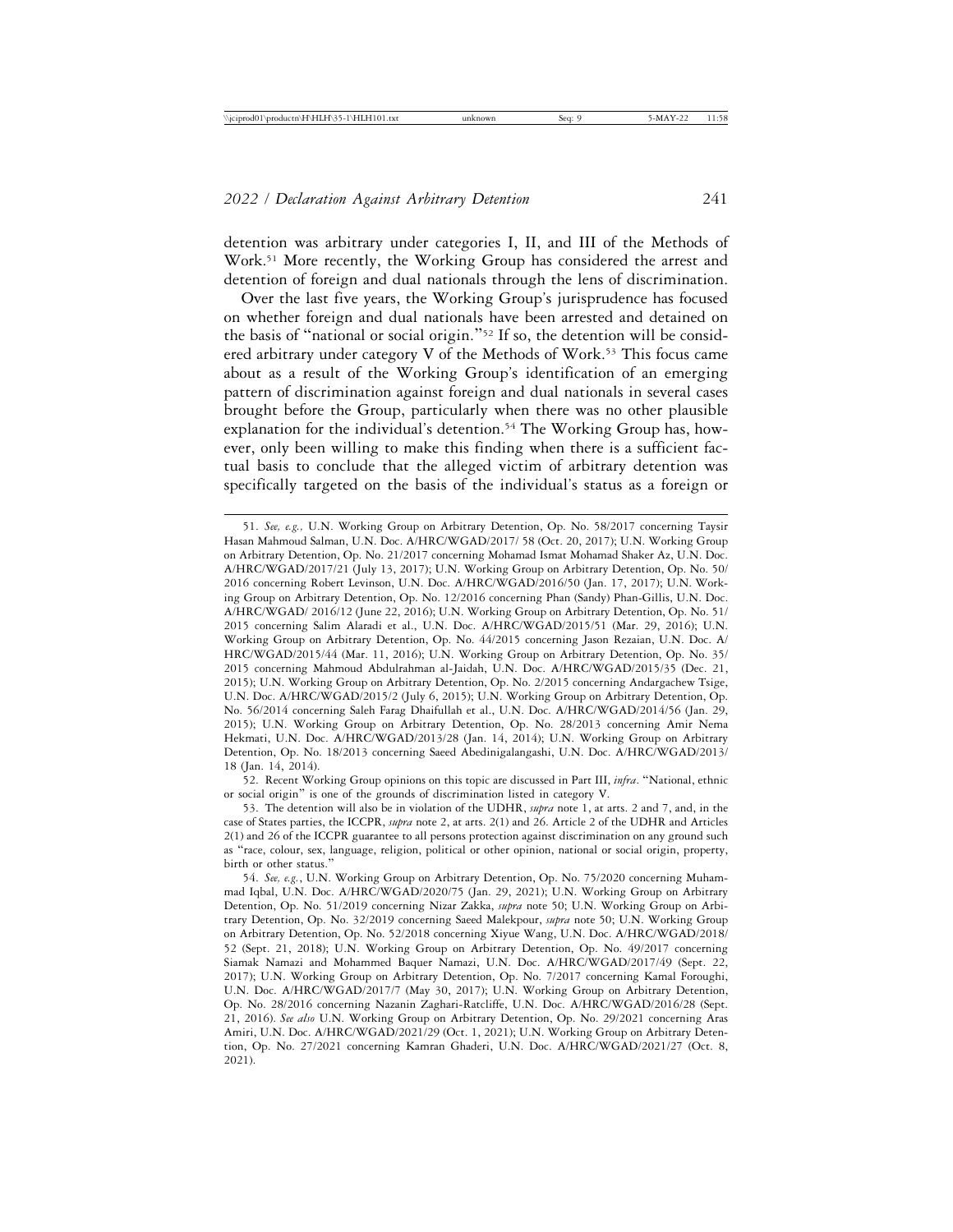dual national.55 The following Part of this Commentary considers several cases in which discrimination was established on the facts of each case.

## III. EXAMPLES OF THE ARBITRARY DETENTION OF FOREIGN AND DUAL **NATIONALS**

### *A. Discrimination*

According to the UDHR and ICCPR, every person is entitled to the rights set forth in those instruments without distinction of any kind, including on the basis of "national or social origin."56 The ICCPR also obliges each State party to ensure to "all individuals within its territory and subject to its jurisdiction the rights recognized in the present Covenant, without distinction of any kind."<sup>57</sup> Foreign and dual nationals are thus clearly entitled to the protections found in both instruments, including the rights to liberty and freedom from arbitrary arrest or detention, as well as to equality before the law, and the equal protection of the law without discrimination.<sup>58</sup>

In determining whether detention was motivated by the nationality of the alleged victim, the Working Group takes into account a range of factors, based upon the information provided by the petitioner and the State in question.59 When making findings on questions of fact, the Working Group applies an evidentiary standard under which the petitioner has to present a *prima facie* case of arbitrary detention, at which point the burden of proof shifts to the State to refute the allegations.60 This approach is taken because the State will usually have access to relevant information and documents (such as an arrest warrant, indictment, investigation, and court records) to support its actions in detaining a person.<sup>61</sup> When there are con-

59. The Working Group does not conduct its own investigations but relies upon the written submissions of the petitioner or party initiating the case (known as "the source") and any response submitted by the State in question. Some States do not submit any response to the source's allegations, whereas others deny the allegations or simply assert that lawful procedures have been followed without specifically addressing the allegations. In these circumstances, the Working Group will base its findings on the *prima facie* case submitted by the source. Rep. of the U.N. Working Group on Arbitrary Detention, U.N. Hum. Rts. Council at its nineteenth session, ¶ 68, U.N. Doc. A/HRC/19/57 (Dec. 26, 2011).

60. *Id*.

61. *See* Ahmadou Sadio Diallo (Republic of Guinea v. Democratic Republic of the Congo), Judgment, 2010 I.C.J. 639, ¶ 55 (Nov. 30).

<sup>55.</sup> *See* U.N. Working Group on Arbitrary Detention, Op. No. 56/2016 concerning Abdul Fatah and Sa'id Jamaluddin, ¶ 54, U.N. Doc. A/HRC/WGAD/2016/56 (Jan. 23, 2017); Genser, *supra* note 32, at 427.

<sup>56.</sup> UDHR, *supra* note 1, at art. 2; ICCPR, *supra* note 2, at arts. 2(1) and 26.

<sup>57.</sup> ICCPR, *supra* note 2, at art. 2(1).

<sup>58.</sup> UDHR, *supra* note 1, at art. 7; ICCPR, *supra* note 2, at art. 26. Discrimination refers to any "distinction, exclusion, restriction or preference . . . which has the purpose or effect of nullifying or impairing the recognition, enjoyment or exercise by all persons, on an equal footing, of all rights and freedoms." Office of the High Commissioner for Human Rights, CCPR General Comment No. 18: Non-discrimination, ¶ 7 (Nov. 10, 1989). When the State is not party to the ICCPR, the Working Group applies the UDHR in its analysis of the detention.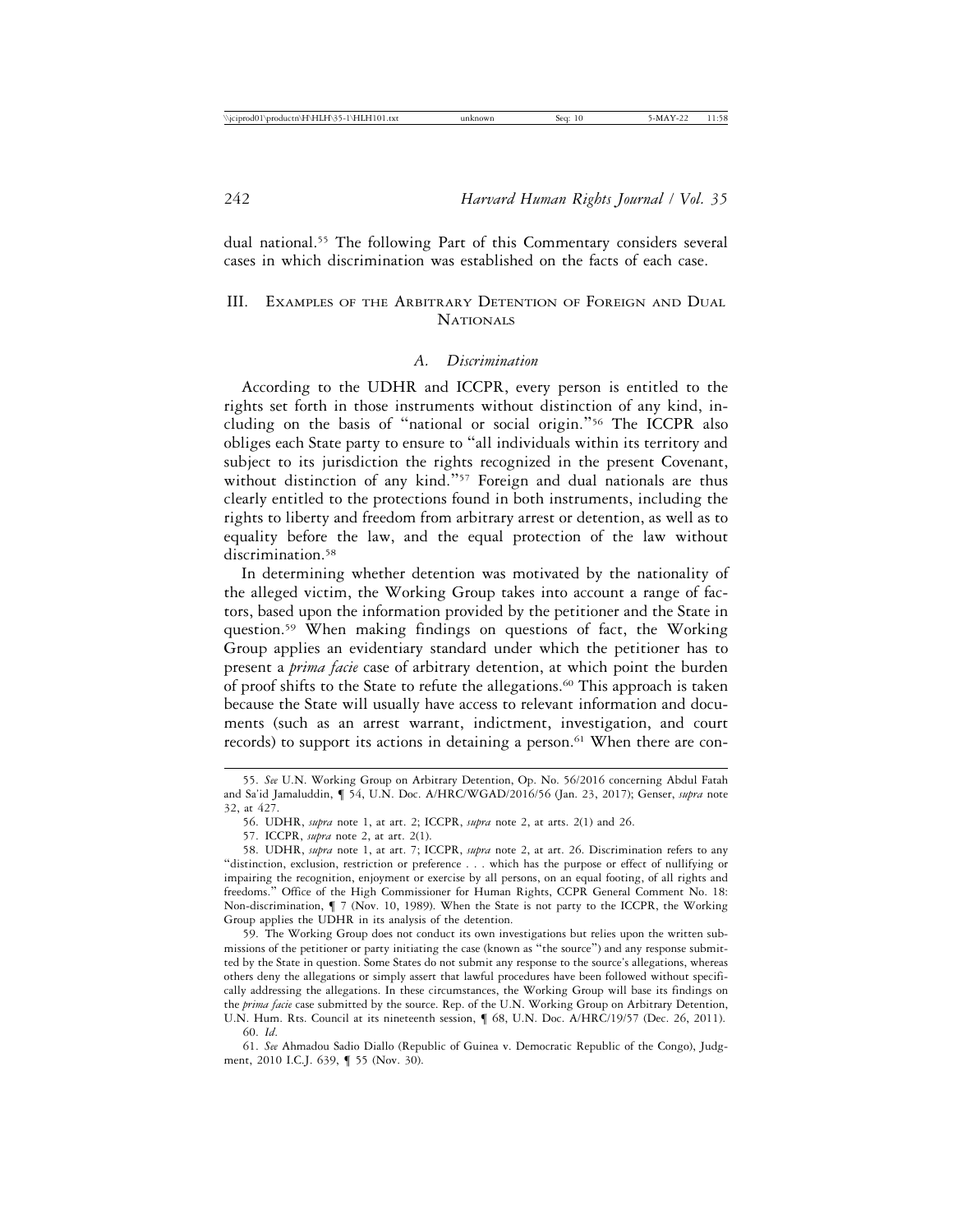flicting statements in the written submissions by the parties, the Working Group will consider the overall credibility of the submissions, including whether the Working Group has identified a similar pattern of arbitrary detention in the State concerned,<sup>62</sup> as well as relevant findings of other Special Procedures mandate holders.<sup>63</sup>

Foreign and dual nationals are often charged with serious national security offenses, such as espionage or collaboration with a foreign government,<sup>64</sup> or terrorism-related offenses. A key issue for the Working Group is whether there is any information to suggest that the detained individual was involved in the alleged offenses. When there is no indication that the individual was present in the detaining State for any reason other than a legitimate purpose, the Working Group has found that the detention resulted from discrimination on the basis of national or social origin.<sup>65</sup> Indeed, in several cases, the individuals had no previous criminal history,66 or had previously spent time in the detaining state without incident, $67$  making it unlikely that they were involved in the alleged offenses. A disproportionately heavy sentence imposed on foreign and dual nationals may also suggest that they have been targeted.<sup>68</sup>

In addition, the relationship between detained foreign and dual nationals and their employers can be relevant in determining whether they were targeted for arrest and detention. The Working Group has been able to establish that foreign and dual nationals were arbitrarily detained because of their nationality when they were employed by or associated with an organi-

<sup>62.</sup> Op. No. 28/2016 concerning Nazanin Zaghari-Ratcliffe, *supra* note 54, at ¶ 48.

<sup>63.</sup> Op. No. 52/2018 concerning Xiyue Wang, *supra* note 54, at ¶ 82.

<sup>64.</sup> *See, e.g.*, Op. No. 51/2019 concerning Nizar Zakka, *supra* note 50, at ¶ 24 (cooperation with a foreign country); Op. No. 52/2018 concerning Xiyue Wang, *supra* note 54, at ¶ 14 (espionage and collaboration with a hostile state); Op. No. 49/2017 concerning Siamak Namazi and Mohammed Baquer Namazi, *supra* note 54, at ¶ 10 (collusion with an enemy state); Op. No. 7/2017 concerning Kamal Foroughi, *supra* note 54, at ¶ 9 (espionage).

<sup>65.</sup> *See, e.g.*, Op. No. 32/2019 concerning Saeed Malekpour, *supra* note 50, at ¶¶ 7, 48 (family visit); Op. No. 52/2018 concerning Xiyue Wang, *supra* note 54, at ¶¶ 81–82 (dissertation research); Op. No. 49/2017 concerning Siamak Namazi and Mohammed Baquer Namazi, *supra* note 54, ¶ at 45 (family visit); Op. No. 7/2017 concerning Kamal Foroughi, *supra* note 54, at ¶ 40 (business travel, no evidence of espionage presented at trial); Op. No. 28/2016 concerning Nazanin Zaghari-Ratcliffe, *supra* note 54, at ¶ 49 (family visit).

<sup>66.</sup> *See, e.g.*, Op. No. 32/2019 concerning Saeed Malekpour, *supra* note 50, at ¶ 48; Op. No. 52/ 2018 concerning Xiyue Wang, *supra* note 54, at ¶ 81; Op. No. 49/2017 concerning Siamak Namazi and Mohammed Baquer Namazi, *supra* note 54, at ¶ 45; Op. No. 28/2016 concerning Nazanin Zaghari-Ratcliffe, *supra* note 54, at ¶ 49.

<sup>67.</sup> *See, e.g.*, Op. No. 52/2018 concerning Xiyue Wang, *supra* note 54, at ¶ 81 (previous visits to the detaining State for research purposes); Op. No. 7/2017 concerning Kamal Foroughi, *supra* note 54, at ¶ 40 (regular travel to the detaining State since the early 1990s); Op. No. 28/2016 concerning Nazanin Zaghari-Ratcliffe, *supra* note 54, at ¶ 5 (arrest following a family visit that took place without any problems).

<sup>68.</sup> *See, e.g.*, Op. No. 32/2019 concerning Saeed Malekpour, *supra* note 50, at ¶ 48 (death penalty commuted to life sentence); Op. No. 52/2018 concerning Xiyue Wang, *supra* note 54, at ¶ 81 (ten years' imprisonment).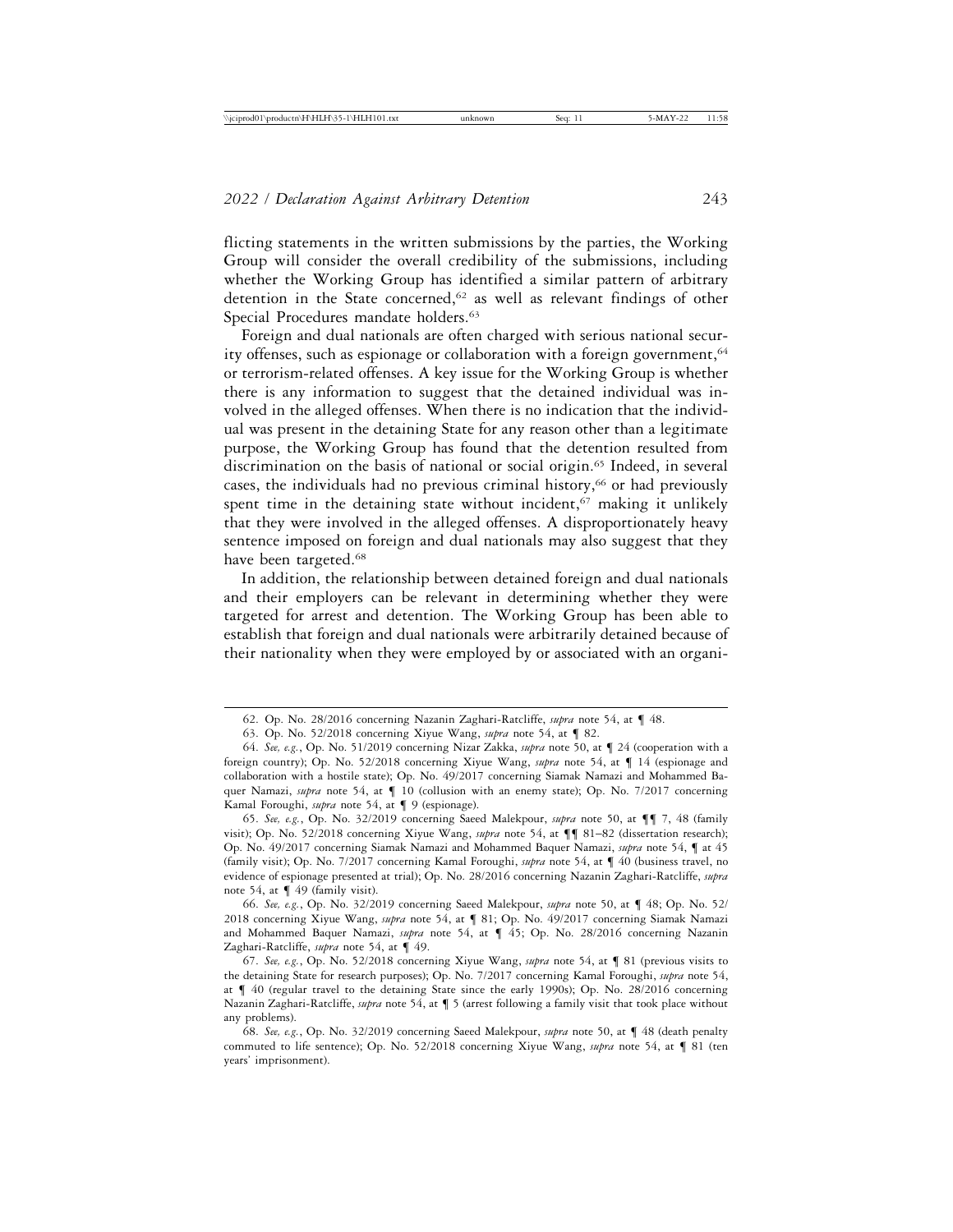zation based in another State.<sup>69</sup> In some cases, the nature of the employment itself appears to have been a risk factor in the detention of foreign and dual nationals, particularly when the work gives the detained individual access to (and presumably a degree of influence over) a large audience in and outside the detaining State, or is otherwise perceived as a threat.<sup>70</sup>

Similarly, public statements made by the authorities in relation to the detained individual, or the manner in which the individual has been portrayed by the media, may suggest that he or she was targeted for discriminatory reasons. For example, the Working Group found that a dual national had been targeted on the basis of her "national or social origin" following the release of a statement by the authorities referring to her "English background," as well as her alleged role as "one of the key ringleaders connected to foreigners, who had performed various missions for furthering the malicious goals of the enemies of the regime."71 In another case, a dual national was found to have been targeted for his nationality following the publication of a video online by the state-run judicial news service in which images of his arrest were "directly juxtaposed" with an image of his foreign passport and "a montage of anti-American-themed images."72 In a third case, one year after the detention of a foreign national, a news service with alleged ties to the judiciary of the detaining State published an account of the case, claiming that foreign research centers and a "spider web" of connections had deployed the foreign national to collect classified documents under the cover of legitimate scholarly activities.<sup>73</sup>

Finally, the manner in which the detained individual is treated may indicate discrimination on the basis of nationality. In a recent case, the authorities required an elderly dual national with serious health problems to speak only in the language of the detaining State when communicating with his

<sup>69.</sup> *See, e.g.*, Op. No. 51/2019 concerning Nizar Zakka, *supra* note 50, at ¶¶ 76, 79 (detainee's employer allegedly received funding from a foreign government and an overseas organization); Op. No. 52/2018 concerning Xiyue Wang, *supra* note 54, at ¶ 81 (charges linked to detainee's relationship with academic institutions in another country); Op. No. 49/2017 concerning Siamak Namazi and Mohammed Baquer Namazi, *supra* note 54, at ¶¶ 34, 43 (affiliation with Western organizations and institutions).

<sup>70.</sup> *See, e.g.*, Op. No. 75/2020 concerning Muhammad Iqbal, *supra* note 54, at ¶¶ 6, 71 (threat of economic competition by a non-national); Op. No. 51/2019 concerning Nizar Zakka, *supra* note 50, at ¶¶ 5, 44–46, 79 (detainee was an advocate for internet freedom, with leadership roles in relevant organizations); Op. No. 32/2019 concerning Saeed Malekpour, *supra* note 50, at ¶¶ 4, 23, 48 (detainee was a software engineer and freelance website designer who created software to improve the uploading of internet images).

<sup>71.</sup> Op. No. 28/2016 concerning Nazanin Zaghari-Ratcliffe, *supra* note 54, at ¶¶ 18, 47, 50 (also finding that the statement undermined the detainee's right to the presumption of innocence).

<sup>72.</sup> Op. No. 49/2017 concerning Siamak Namazi and Mohammed Baquer Namazi, *supra* note 54, at ¶¶ 34, 43–45, 49–50 (also finding that the video undermined the detainee's right to the presumption of innocence).

<sup>73.</sup> Op. No. 52/2018 concerning Xiyue Wang, *supra* note 54, at ¶¶ 17, 81.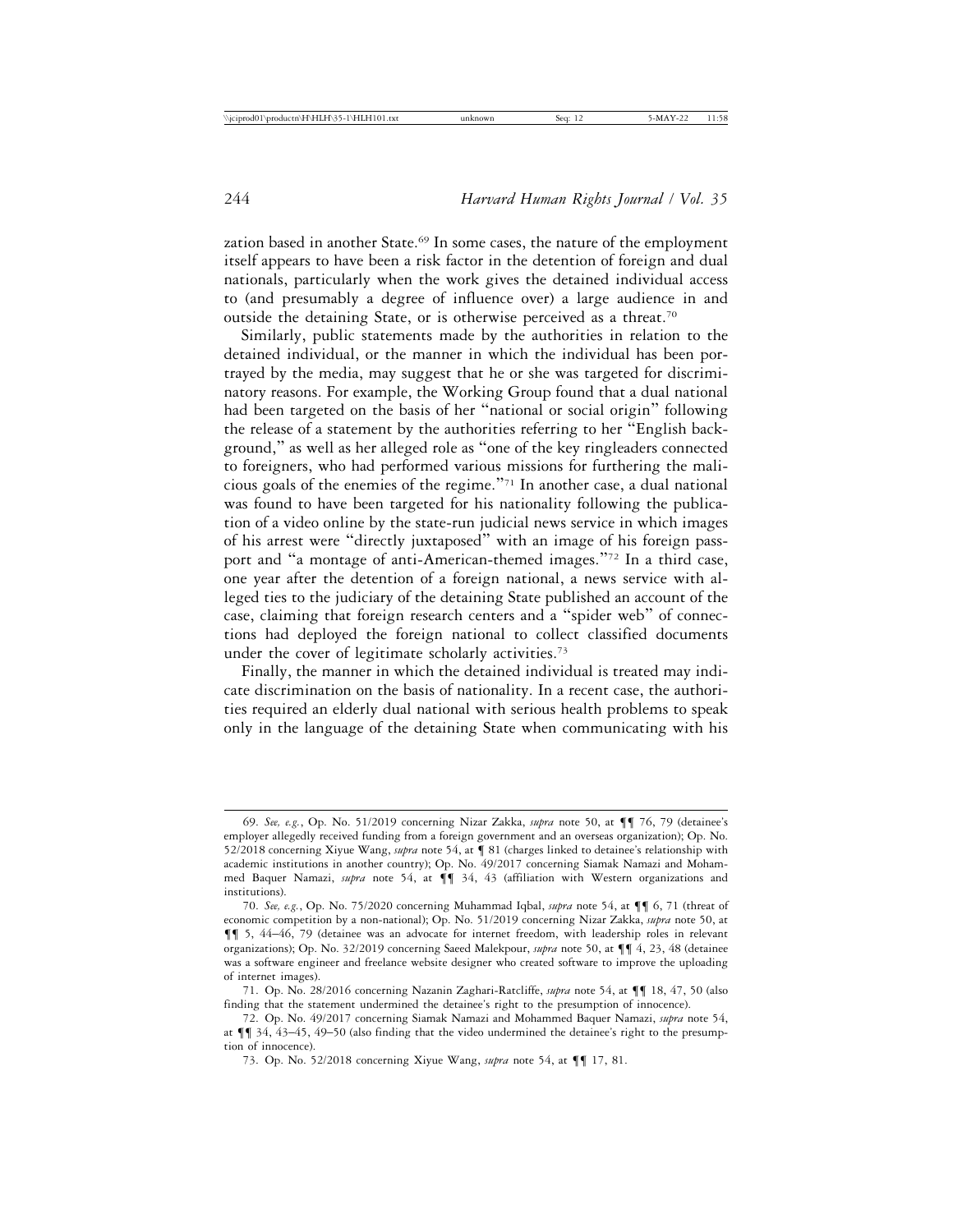family. The Working Group found that this was one of several factors indicating a discriminatory attitude toward him as a dual national.74

The Working Group does not make a finding of discrimination lightly, and takes into account a range of factors in determining whether foreign and dual nationals have been targeted for arrest and detention. These factors include: the nature of the charges and any sentence imposed; whether the detained individual was present in the detaining state for a legitimate purpose, including employment by a foreign employer; any statements made by the authorities in relation to the case; and the manner in which the detained individual was treated.

### *B. Consular Assistance*

When reviewing submissions involving the arrest and detention of foreign and dual nationals, the Working Group may also consider whether there has been a violation of the right to consular assistance<sup>75</sup> as part of its overall determination of whether the detained individual was afforded a fair trial.76 The Working Group has found that the right to consular assistance was violated when the detaining State did not inform a foreign national without delay of his rights under the  $VCCR$ ,<sup> $77$ </sup> or did not inform the other State without delay that its national was in detention.78 Other violations of the right to consular assistance have occurred when the detained individual was denied access to consular officials, or the access was delayed or insuffi-

<sup>74.</sup> Op. No. 7/2017 concerning Kamal Foroughi, *supra* note 54, at ¶¶ 23, 40 (noting that the detainee's family members were based in another State and had limited knowledge of the language spoken in the detaining State).

<sup>75.</sup> VCCR, *supra* note 13, at art. 36 (codifying the right to consular assistance under customary international law). States parties to the VCCR are only required to afford the benefits of Article 36 to nationals of other states parties. *See also* Convention Against Torture and Other Cruel, Inhuman or Degrading Treatment or Punishment, art. 6(3), 1465 U.N.T.S. 85 (Dec. 10, 1984); International Convention on the Protection of the Rights of All Migrant Workers and Members of their Families, art. 16(7), 2220 U.N.T.S. 3 (Dec. 18, 1990) [hereinafter ICMW]; G.A. Res. 43/173, ¶ 16(2), Body of Principles for the Protection of All Persons under Any Form of Detention or Imprisonment (Dec. 9, 1988); G.A. Res. 70/175, ¶ 62, U.N. Standard Minimum Rules for the Treatment of Prisoners (Nelson Mandela Rules) (Jan. 8, 2016).

<sup>76.</sup> The Working Group regards access to consular assistance as a human right, as well as an element of the right to a fair trial. This is also the approach of other U.N. Special Procedures mandates. *See, e.g.*, Special Rapporteur of the Hum. Rts. Council on extrajudicial, summary or arbitrary executions, *Application of the death penalty to foreign nationals and the provision of consular assistance by the home State*, ¶¶ 20–31, U.N. Doc. A/74/318 (Aug. 20, 2019).

<sup>77.</sup> *See, e.g.*, U.N. Working Group on Arbitrary Detention, Op. No. 34/2020 concerning Abdullah Awad Salim al-Shamsi, ¶ 56, U.N. Doc. A/HRC/WGAD/ 2020/34 (Oct. 14, 2020). The VCCR refers to the detaining State as the "receiving State." VCCR, *supra* note 13.

<sup>78.</sup> *See, e.g.*, U.N. Working Group on Arbitrary Detention, Op. No. 55/2019 concerning Abdulmalik Mohammad Ahmad Mohammad al-Mukhanqi and Abdullah Mohammad Ahmad Attiah, ¶ 42, U.N. Doc. A/HRC/WGAD/2019/55 (Sept. 19, 2019). The VCCR refers to the other State as the "sending State." VCCR, *supra* note 13.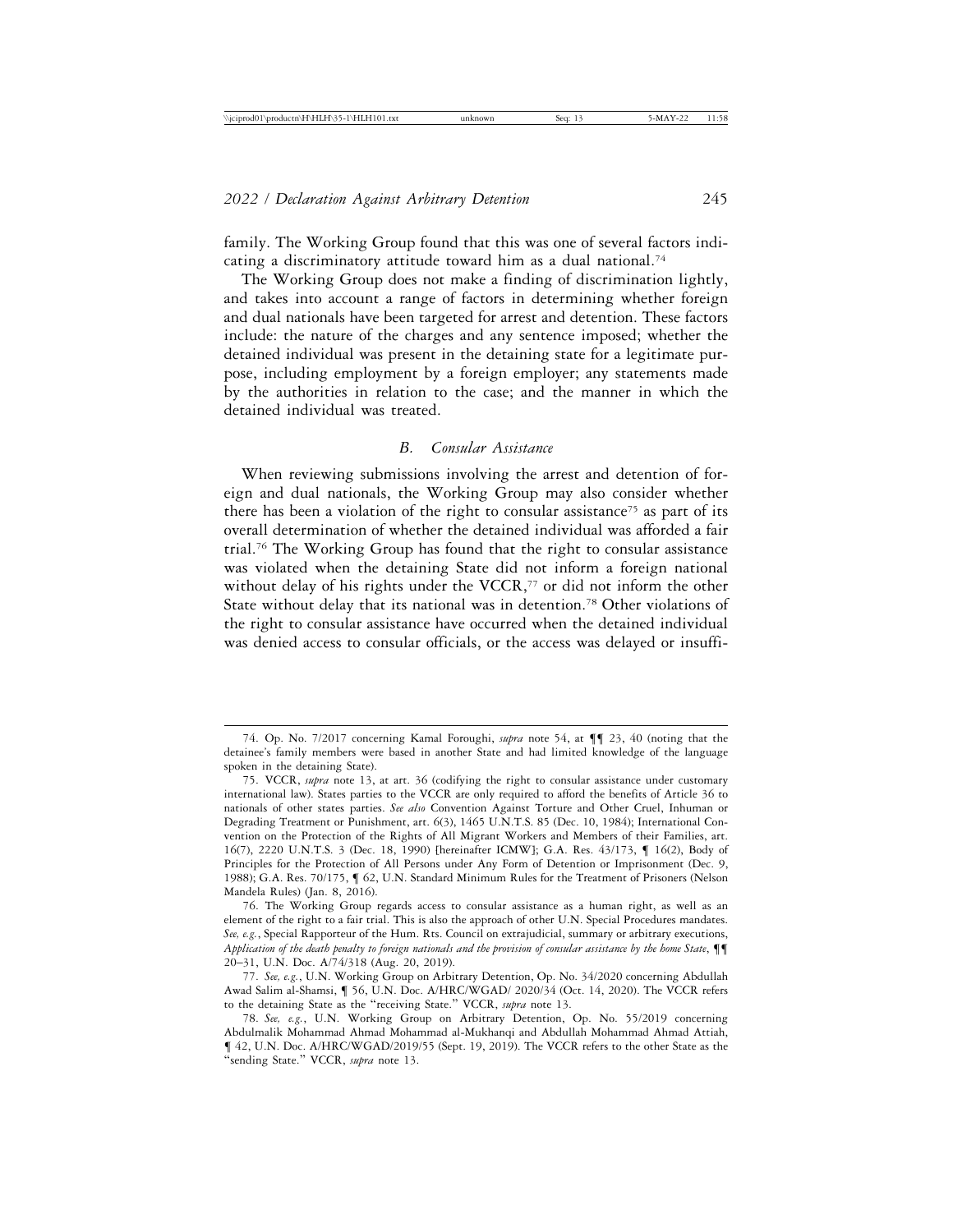cient,79 or the consular visits did not take place in circumstances that would guarantee confidentiality of the discussions.80

Through its jurisprudence on consular assistance, the Working Group has reinforced its position that effective access to consular officials is an essential means of securing a fair trial for foreign and dual nationals, particularly those who may be unfamiliar with the local laws, customs, and language.81 Regular and unrestricted consular access may constitute the only avenue for the detained individual to be informed about the individual's rights and how to exercise them, to access legal representation and interpretation services, to obtain any exculpatory evidence, to minimize the individual's exposure to the risk of torture and ill-treatment, to benefit from independent trial monitoring by consular officials, and to ensure the provision of evidence on past good character at sentencing.<sup>82</sup> Consular assistance can have a significant impact in securing the release of foreign and dual nationals who are arbitrarily detained abroad,<sup>83</sup> and may also enhance international cooperation between States:

[T]he institution of consular protection not only serves the interests of the detained foreign individual and of the State that espouses such interests, but also furthers the interests of the international community as a whole by facilitating international exchange and reducing the potential for friction between States over the treatment of their nationals.84

When finding a violation of the right to consular assistance, the Working Group often considers the detention to be arbitrary under category III of the Methods of Work<sup>85</sup> because of the non-observance of fair trial stan-

83. *Id.* at ¶ 57.

<sup>79.</sup> *See, e.g.*, U.N. Working Group on Arbitrary Detention, Op. No. 31/2020 concerning Abdullah Hani Abdullah, ¶ 50, U.N. Doc. A/HRC/WGAD/2020/31 (July 2, 2020) (one contact with consulate, five years after arrest and two years after sentencing); U.N. Working Group on Arbitrary Detention, Op. No. 28/2019 concerning Abdallah Sami Abedalafou Abu Baker and Yasser Sami Abedalafou Abu Baker,  $\P$  28, U.N. Doc. A/HRC/WGAD/2019/28 (Oct. 21, 2019) (no access until a year after arrest); Op. No. 2/2015 concerning Andargachew Tsige, *supra* note 51, at ¶ 12 (a brief visit fifty days after arrest).

<sup>80.</sup> *See, e.g.*, U.N. Working Group on Arbitrary Detention, Op. No. 72/2019 concerning Mark Swidan, ¶¶ 30, 44–45, U.N. Doc. A/HRC/WGAD/2019/72 (Feb. 5, 2020) (judicial officers present at consular meetings, no discussion permitted of case-related facts); U.N. Working Group on Arbitrary Detention, Op. No. 45/2017 concerning Hasnat Karim, ¶¶ 15(d), 29, U.N. Doc. A/HRC/WGAD/ 2017/45 (Sept. 15, 2017) (supervised consular visits).

<sup>81.</sup> *See* Report of the U.N. Working Group on Arbitrary Detention, ¶¶ 50–58, U.N. Doc. A/ HRC/39/45 (July 2, 2018); *see also* Op. No. 51/2019 concerning Nizar Zakka, *supra* note 50, at ¶ 72.

<sup>82.</sup> Report of the U.N. Working Group on Arbitrary Detention, *supra* note 81, ¶¶ 55–57.

<sup>84.</sup> Op. No. 51/2019 concerning Nizar Zakka, *supra* note 50, ¶ 72.

<sup>85.</sup> As noted earlier, category III requires a finding that the violation "is of such gravity as to give the deprivation of liberty an arbitrary character." *Methods of Work*, *supra* note 39, ¶ 8(c). *See, e.g.*, Op. No. 34/2020 concerning Abdullah Awad Salim al-Shamsi, *supra* note 77, ¶ 56; Op. No. 31/2020 concerning Abdullah Hani Abdullah, *supra* note 79, ¶ 50; U.N. Working Group on Arbitrary Detention, Op. No. 82/2019 concerning Waleed Antoine Moubarak, ¶ 82, U.N. Doc. A/HRC/WGAD/2019/ 82 (Feb. 14, 2020); Op. No. 72/2019 concerning Mark Swidan, *supra* note 80, ¶¶ 44–45; Op. No. 55/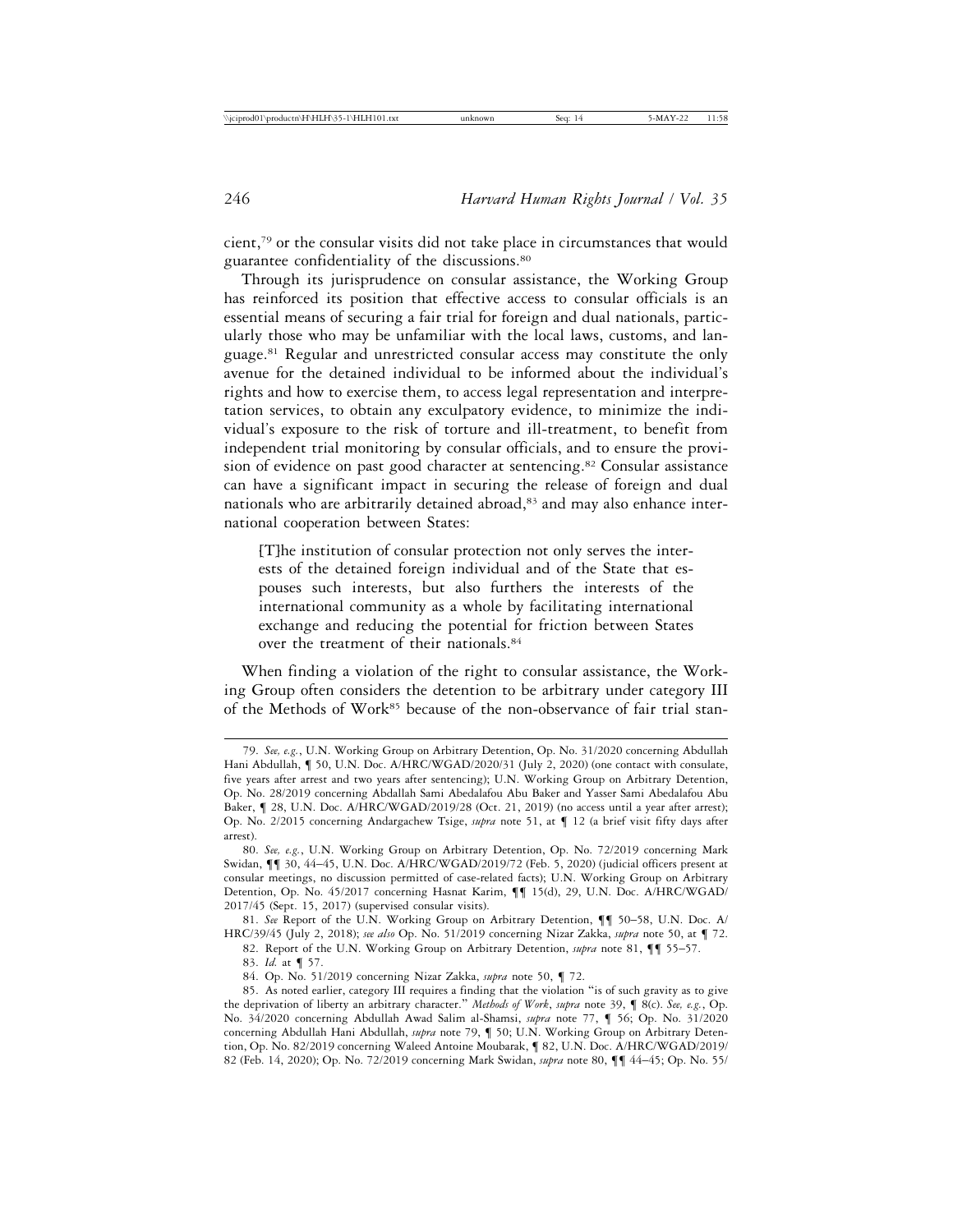dards.86 The Working Group may find that the detention is arbitrary under category III and category  $V$ , $87$  or under category III alone, if discrimination on the basis of "national or social origin"88 was not established on the facts of the case. In all cases involving the alleged violation of the right to consular assistance, the Working Group considers whether the detaining State informed the foreign national of their rights under the VCCR; whether the detaining State notified the other State that its national was in detention, and whether there has been prompt, unrestricted, and confidential consular access to the foreign national.

## IV. IMPLEMENTATION OF THE DECLARATION AGAINST ARBITRARY DETENTION IN STATE-TO-STATE RELATIONS

As illustrated in the Working Group's jurisprudence, the arbitrary detention of foreign and dual nationals presents a serious threat to the wellbeing of individuals, to international relationships between States, and to the universality of international human rights norms that States have agreed to uphold for the benefit of all people. The Declaration represents a positive step in addressing arbitrary detention in State-to-State relations. Nonetheless, it is clear that further political and legal work is needed to convert the pressure of numerous endorsements of this initiative,<sup>89</sup> as well as strong statements by States and others denouncing this form of detention,90 into tangible results. As Canada's Foreign Minister acknowledged, "[t]his is only the beginning. Now we must turn our attention to finding

<sup>2019</sup> concerning Abdulmalik Mohammad Ahmad Mohammad al-Mukhanqi and Abdullah Mohammad Ahmad Attiah, *supra* note 78, ¶¶ 42–43; Op. No. 28/2019 concerning Abdallah Sami Abedalafou Abu Baker and Yasser Sami Abedalafou Abu Baker, *supra* note 79, ¶¶ 71–76.

<sup>86.</sup> UDHR, *supra* note 1, at arts. 9, 10, 11(1); ICCPR, *supra* note 2, at arts. 9(1), 14(1) and (3). 87. *See, e.g.*, Op. No. 51/2019 concerning Nizar Zakka, *supra* note 50, ¶¶ 68–73, 75–79; U.N. Working Group on Arbitrary Detention, Op. No. 84/2018 concerning Andrew Craig Brunson, ¶¶ 67–72, U.N. Doc A/HRC/WGAD/2018/84 (Feb. 15, 2019); Op. No. 52/2018 concerning Xiyue Wang, *supra* note 54, ¶¶ 79(b), 80–82.

<sup>88.</sup> There may also be other grounds of discrimination listed in category V applicable to the arrest and detention of foreign and dual nationals. *See, e.g.*, Op. No. 75/2020 concerning Muhammad Iqbal, *supra* note 54, ¶¶ 71–73 (foreign national detained because of his national origin and owing to his economic status).

<sup>89.</sup> *See* Emilia Currey, *Canada's joint declaration against arbitrary detention needs teeth*, Australian Strategic Policy Initiative, THE STRATEGIST (Feb. 25, 2021), https://www.aspistrategist.org.au/canadasjoint-declaration-against-arbitrary-detention-needs-teeth/ [https://perma.cc/KX7C-KS3P] (arguing that political pressure will have more impact than the content of the Declaration).

<sup>90.</sup> *See, e.g.*, Statement by Michelle Bachelet, UN High Commissioner for Human Rights, at the 44th session of the Human Rights Council, *Global update on human rights and the impact of the COVID-19 pandemic* (June 30, 2020), https://www.ohchr.org/EN/NewsEvents/Pages/DisplayNews.aspx?News ID=26015&LangID=E [https://perma.cc/359Y-ZPF7] (calling for action to uphold foreign detainees' rights to consular assistance). *See also* Joint Statement on Arbitrary Detention delivered under Item 8 at the 45th session of the Human Rights Council by Sweden on behalf of 35 States (Oct. 1, 2020), https:// www.dfat.gov.au/international-relations/joint-statement-arbitrary-detention-item-8-delivered [https:// perma.cc/GDA9-3STA] (expressing concern at the politically-motivated arrest, detention, and sentencing of foreign nationals).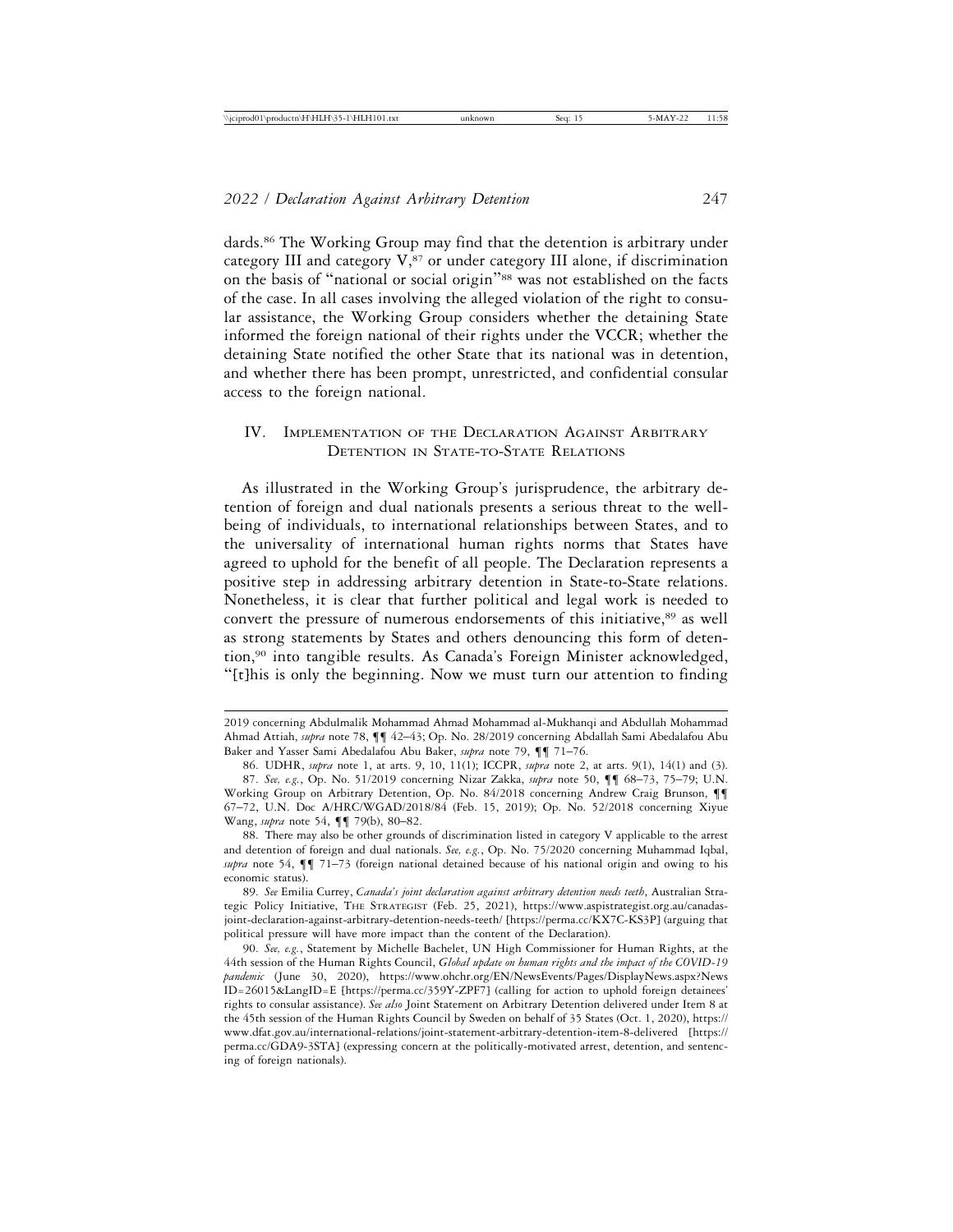constructive ways to build and sustain international momentum to put an end to arbitrary detention."<sup>91</sup>

Canada has released a Partnership Action Plan establishing six voluntary measures that States may take in demonstrating their commitment to this initiative.92 Canada has also offered to facilitate the convening and exchanging of views on the Partnership Action Plan with countries that have endorsed the Declaration.<sup>93</sup> In May 2021, the G7 Foreign and Development Ministers Communiqué reaffirmed support for the Declaration and announced the Partnership Action Plan, inviting endorsing States and likeminded partners to take part in the voluntary cooperation outlined in the Plan.94

The Declaration is a non-binding instrument that seeks to raise the diplomatic cost for States that engage in the arbitrary detention of foreign and dual nationals. Action to enforce its key principles will be needed in deterring arbitrary detention in State-to-State relations. At the political level, human rights experts and international observers have called upon more States to endorse the Declaration and to impose targeted, multilateral travel bans, asset freezing or seizure, and financial sanctions against governments that continue this practice.95 Sanctions may include *Magnitsky* laws directed at political leaders and officials who commit gross human rights abuses overseas.96 *Magnitsky* laws, which were initially implemented in the United States, involve the imposition of targeted sanctions—such as freezing bank accounts, seizing property, and enacting travel bans—on individuals who engage in human rights abuses so that they are not able to seek safe haven in the country imposing the sanctions.<sup>97</sup>

<sup>91.</sup> Hon. Marc Garneau, former Minister of Foreign Affairs, Canada. *See* Government of Canada, *Launch of Declaration Against Arbitrary Detention in State-to-State Relations*, *supra* note 26.

<sup>92.</sup> The proposed voluntary measures are: (i) advocacy and raising awareness of the Declaration through regional and international mechanisms; (ii) research and analysis on the prevalence of arbitrary detention in State-to-State relations; (iii) sharing information on specific cases and exploring lessons learned in their resolution; (iv) engaging civil society and other stakeholders on arrest and detention issues; (v) supporting targeted media and social media campaigns; and (vi) meeting to assess the Plan and its effectiveness. See Government of Canada, *Arbitrary detention in state-to-state relations – Partnership Action Plan* (last modified May 3, 2021), https://www.international.gc.ca/world-monde/issues\_develop ment-enjeux\_developpement/human\_rights-droits\_homme/arbitrary\_detention-detention\_arbitraireaction\_plan.aspx?lang=eng [https://perma.cc/3XSC-YH9C].

<sup>93.</sup> *Id.*

<sup>94.</sup> Government of Canada, *Group of Seven Foreign and Development Ministers Communiqué*, ¶¶ 58–60, (May 5, 2021), https://www.international.gc.ca/world-monde/international\_relations-relations\_internationales/g7/documents/2021-05-05-foreign\_affairs\_dev-af-

faires\_ etrangeres \_ dev. aspx ? lang =eng [https://perma.cc/2W3Y-BQAU].

<sup>95.</sup> *See e.g.*, Thomson Reuters Foundation, *supra* note 25, at 16-17. *See also* Mike Blanchfield, *Canada creates coalition with 57 countries to declare arbitrary detentions immoral,* GLOBAL NEWS (Feb. 15, 2021), https://globalnews.ca/news/7641177/canada-arbitrary-detention-coalition-2-michaels/ [https:// perma.cc/PF9V-VL4F].

<sup>96.</sup> Thomson Reuters Foundation, *supra* note 25, at 16, 19. 97. *Id.* at 16.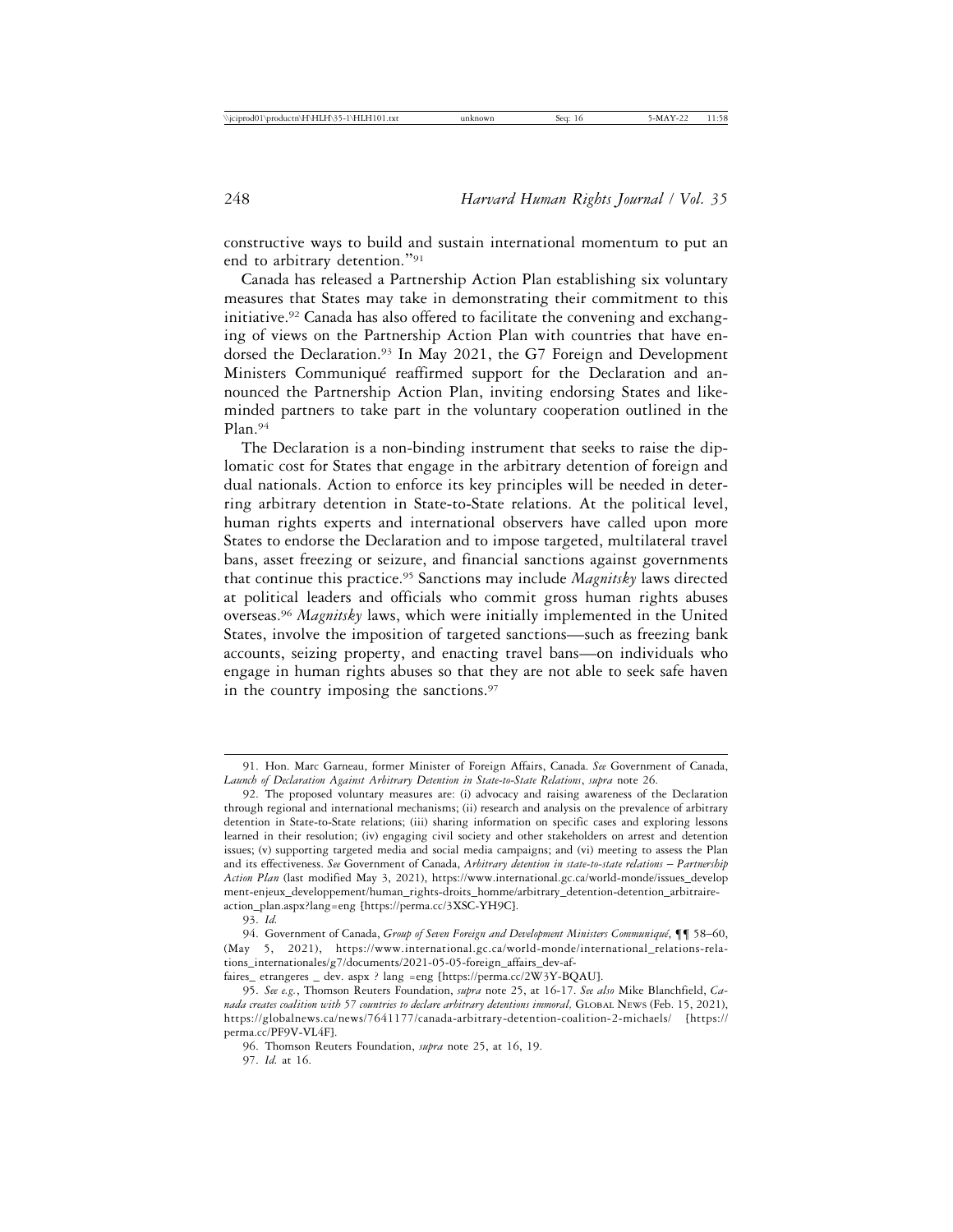Any political action would depart markedly from the current "countryagnostic" stance of the initiative,<sup>98</sup> and would likely lead to the deterioration of diplomatic and economic relationships, at least in the short term.99 Appropriately targeted sanctions or diplomatic interventions might, however, serve as a sufficient disincentive for States and individuals to engage in arbitrary detention in some cases. Other actions at the political level might involve States whose nationals are detained summoning the ambassadors from States who practice coercive detention in diplomatic protest, or refusing diplomatic immunity for any consulate official whose government engages in arbitrary detention of foreign and dual nationals.100

At the legal level, further steps could be taken to formalize the statements of principle made in the Declaration into an international treaty or convention.101 An international treaty would impose binding legal obligations upon States Parties, as opposed to the non-binding Declaration whose sanctions are largely limited to diplomatic and political pressure.<sup>102</sup> Treaty obligations would usually include reporting requirements for States Parties to provide detailed information on progress to a supervising treaty body, which may assist in determining the impact of the treaty. However, it is unclear whether a new treaty or convention would add significant value to the current normative framework, including the UDHR and ICCPR, which has been analyzed and interpreted over many years by the UN treaty bodies and special procedures.

That said, more recent multilateral international conventions have applied existing rights (including the rights to liberty, freedom from arbitrary arrest and detention, and fair trial) to specific groups, such as children, migrant workers, and persons with disabilities.<sup>103</sup> A similar approach could be taken through a new convention applicable to foreign and dual nationals. An advantage of this option would be a renewed focus on the pervasive

<sup>98.</sup> *See Blanchfield, supra* note 95 (quoting former Foreign Minister Marc Garneau in discussing the Declaration).

<sup>99.</sup> Thomson Reuters Foundation, *supra* note 25, at 17.

<sup>100.</sup> *Id*. at 20.

<sup>101.</sup> *See, e.g.*, Emilia Currey, *supra* note 89 (noting that Canada took similar steps in relation to the campaign against landmines, which also started out as a declaration).

<sup>102.</sup> The distinction between the UDHR and the ICCPR presents a useful comparison for the difference between the Declaration and a treaty. Unlike the ICCPR, the UDHR is not a legally binding instrument, though it has gained authoritative moral force over the years, with some of its provisions considered to either qualify as, or to constitute evidence of, customary international law. See ADAM MCBETH, JUSTINE NOLAN & SIMON RICE, THE INTERNATIONAL LAW OF HUMAN RIGHTS 22–24 (2011).

<sup>103.</sup> Convention on the Rights of the Child, arts. 37, 40, 1577 U.N.T.S. 3 (Nov. 20, 1989); ICMW, *supra* note 75, arts. 16–19; Convention on the Rights of Persons with Disabilities, arts. 13–14, 2515 U.N.T.S. 3 (Dec. 13, 2006). Although the ICMW has not been widely ratified by States (with only fifty-six States Parties at the date of this Commentary), the Convention on the Rights of the Child and the Convention on the Rights of Persons with Disabilities have been widely ratified, suggesting a willingness by States to commit themselves to the obligations toward children and persons with disabilities in these treaties. For the ratification status of each treaty, *see* https://treaties.un.org/ [https://per ma.cc/RB2M-GSHT].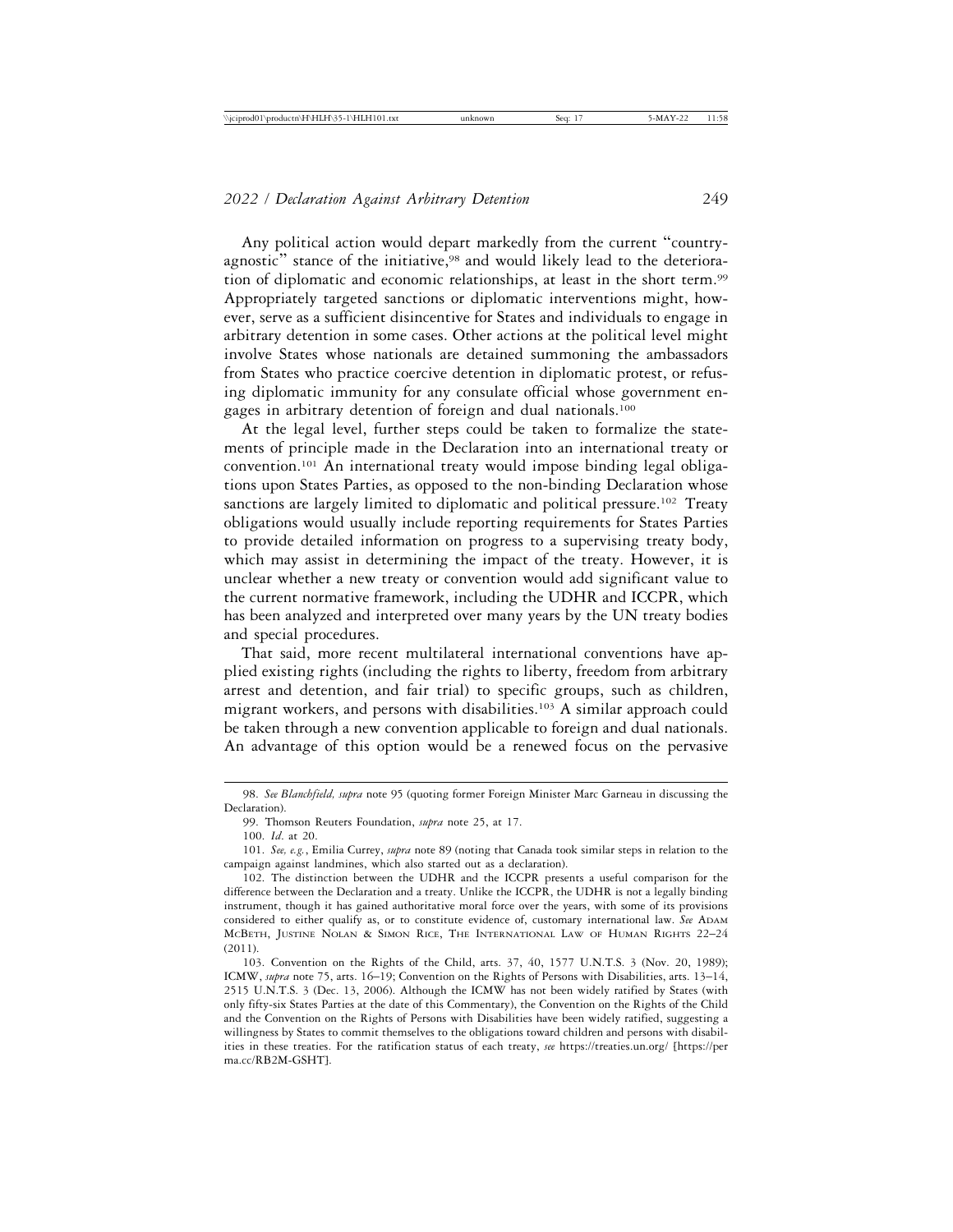nature of discrimination based on nationality, and greater elaboration of the scope of human rights in this context.<sup>104</sup> A convention focused on foreign and dual nationals might also be seen as entailing a narrower range of responsibilities than older international conventions, such as the ICCPR, which extends rights to all persons. States may be more willing to ratify a new convention with a limited focus, and perhaps with fewer reservations to specific articles. Moreover, with the resumption of international travel following the COVID-19 pandemic, it might be politically advantageous for States to be seen as demonstrating their commitment to protecting their nationals abroad through a convention that specifically addresses the situation of foreign and dual nationals. It is unlikely that States that engage in coercive detention practices would ratify such a convention, though a critical mass of States Parties may itself be a significant isolating factor for those that choose not to join.

There are also other existing options available to implement the Declaration at the international level, though these have significant limitations. Petitioners will continue to bring individual cases of alleged arbitrary detention before UN human rights mechanisms, such as the treaty bodies and special procedures, using the norms found in existing treaties and conventions. It is likely that these human rights mechanisms will refer to the statements of principle found in the Declaration, given that the Declaration affirms existing human rights law on arbitrary detention. Although these human rights mechanisms are influential and may play a key role in building pressure to put an end to arbitrary detention, they lack real enforcement power. Moreover, some of their mandates may not be well suited to addressing arbitrary detention for diplomatic gain. For example, it has been argued that the arbitrary detention of foreign and dual nationals amounts to unlawful hostage-taking of civilians, and that a specific UN Special Procedures mandate—such as a special rapporteur or new working group, or revision of the Working Group's mandate to include hostage-taking—is needed to fill this protection gap.105 Given the financial constraints and limited availability of personnel within the UN to support a new or significantly revised mandate, it seems unlikely that creating a new mechanism to address the arbitrary detention of foreign and dual nationals would be progressed by States.

<sup>104.</sup> A new convention could be extended to other situations involving the detention of foreign nationals, such as immigration detention, detention pursuant to counter-terrorism efforts, and detention in the context of drug-control policies. *See, e.g.*, Report of the U.N. Working Group on Arbitrary Detention, *Revised deliberation No. 5 on deprivation of liberty of migrants*, *supra* note 81, annex; U.N. Working Group on Arbitrary Detention, Op. No. 70/2019 concerning Mohammed al Qahtani, ¶¶ 53–55, U.N. Doc. A/HRC/WGAD/2019/70 (Jan. 30, 2020) (citing the Working Group's jurisprudence on Guantánamo Bay); Study of the U.N. Working Group on Arbitrary Detention, *Arbitrary detention relating to drug policies,* U.N. Doc. A/HRC/47/40 (May 18, 2021).

<sup>105.</sup> *See* Thomson Reuters Foundation, *supra* note 25, at 2–3, 17.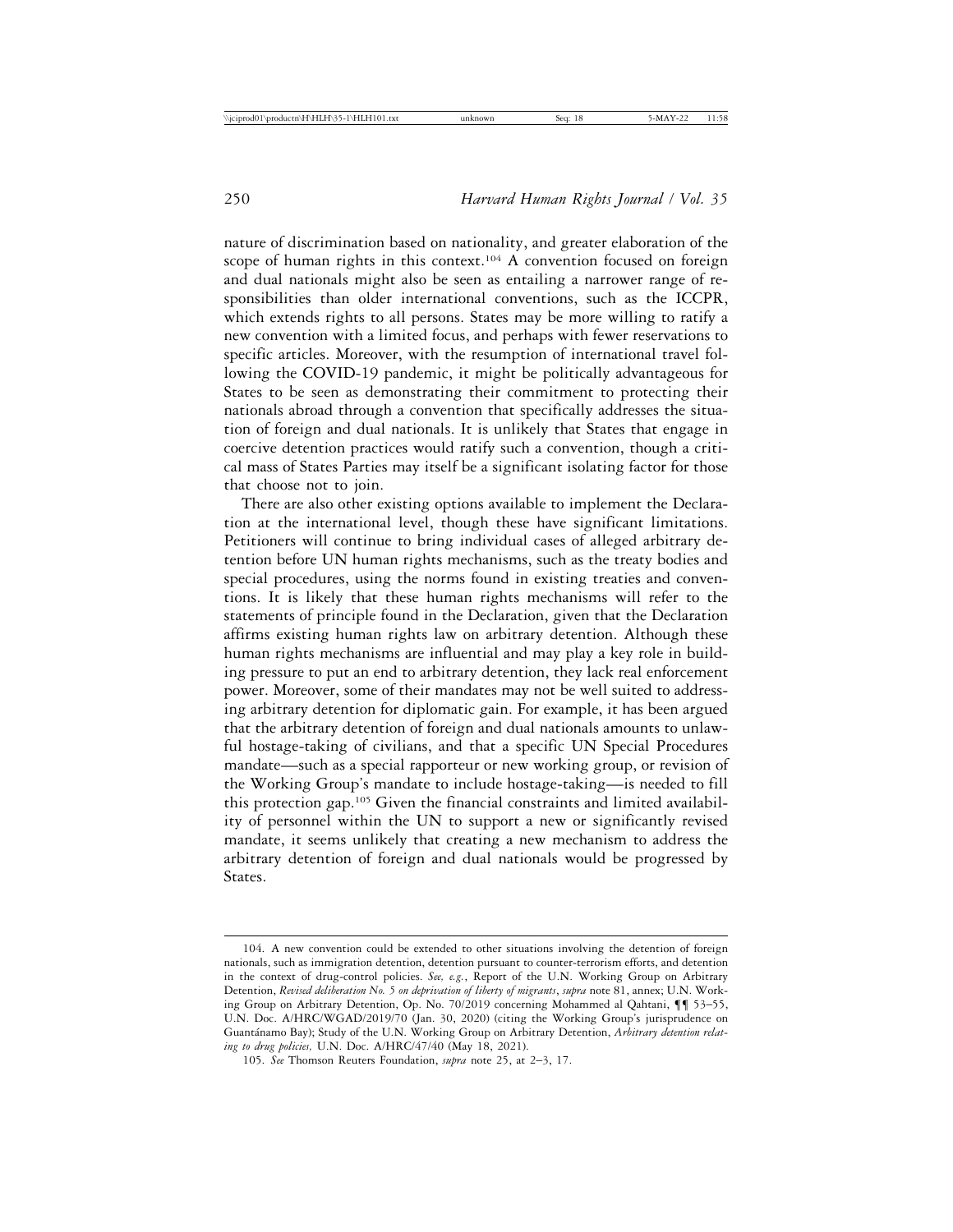In addition, States and civil-society stakeholders can provide information on individual cases during the Universal Periodic Review ("UPR") of a State that has been identified as engaging in arbitrary detention in State-to-State relations.<sup>106</sup> However, if the detaining State does not accept the relevant recommendations, it is unclear whether the UPR itself would yield any lasting results beyond brief public condemnation of the practice. Moreover, given that each State is only reviewed once in every UPR cycle which currently takes more than four years to complete<sup>107</sup>—opportunities to use this peer review mechanism to draw attention to detention practices in a particular State are limited.

Finally, it has also been suggested that States could pursue State-to-State claims before the International Court of Justice ("ICJ") based on alleged consular access violations under the VCCR.108 A State may initiate a case before the ICJ within its compulsory jurisdiction provided that both States are parties to the VCCR and its Optional Protocol.<sup>109</sup> For example, in a recent case before the ICJ, India alleged violations of the VCCR in the detention and trial of an Indian national who was accused of espionage and terrorism and sentenced to death by a military court in Pakistan.110 The ICJ found that Pakistan had committed several violations of the VCCR.111 The ICJ ordered Pakistan to inform the Indian national of his rights and to allow India consular access to him, to review the conviction and sentence so that full weight is given to the effect of the VCCR violations, and to implement a continued stay of execution for the effective review and reconsideration of the conviction and sentence.112 However, at the date of this Commentary, there were only fifty-two States Parties to the Optional Protocol.113 As a result, this avenue for States to seek review of cases involving the detention of foreign and dual nationals will not be available for most disputes arising between States Parties to the VCCR.

Beyond implementation options at the international level, other multilateral and regional options may emerge to effectively implement the Dec-

<sup>106.</sup> *Id*. at 17.

<sup>107.</sup> The calendar of UPR reviews for the first, second, third, and fourth cycles can be found at: https://www.ohchr.org/EN/HRBodies/UPR/Pages/CyclesUPR.aspx [https://perma.cc/5X4E-8WRP]. For example, the reviews of Canada in the UPR process took place in February 2009 (first cycle), April 2013 (second cycle), and May 2018 (third cycle). It is due to participate in the fourth cycle in October–November 2023. Canada's participation in the UPR is used as an illustrative example here given its lead role in developing the Declaration.

<sup>108.</sup> Thomson Reuters Foundation, *supra* note 25, at 18.

<sup>109.</sup> Optional Protocol to the Vienna Convention on Consular Relations concerning the Compulsory Settlement of Disputes, at art. I, 596 U.N.T.S. 487 (Apr. 24, 1963). For a recent example, *see* Kulbhushan Sudhir Jadhav (India v. Pakistan), Judgment, 2019 I.C.J. 418 (July 17).

<sup>110.</sup> Kulbhushan Sudhir Jadhav (India v. Pakistan), Judgment, 2019 I.C.J. 418 (July 17).

<sup>111.</sup> *Id.* at ¶¶ 102, 113, 119. Namely, the failure to inform the detained Indian national of his rights under Article 36(1)(b), failure to inform India without delay of the detention of its national in accordance with Article 36(1)(b), and denial of consular access by India to its national in violation of Article 36(1)(a) and (c) of the VCCR.

<sup>112.</sup> *Id.* at ¶ 149.

<sup>113.</sup> *See* Optional Protocol, *supra* note 109.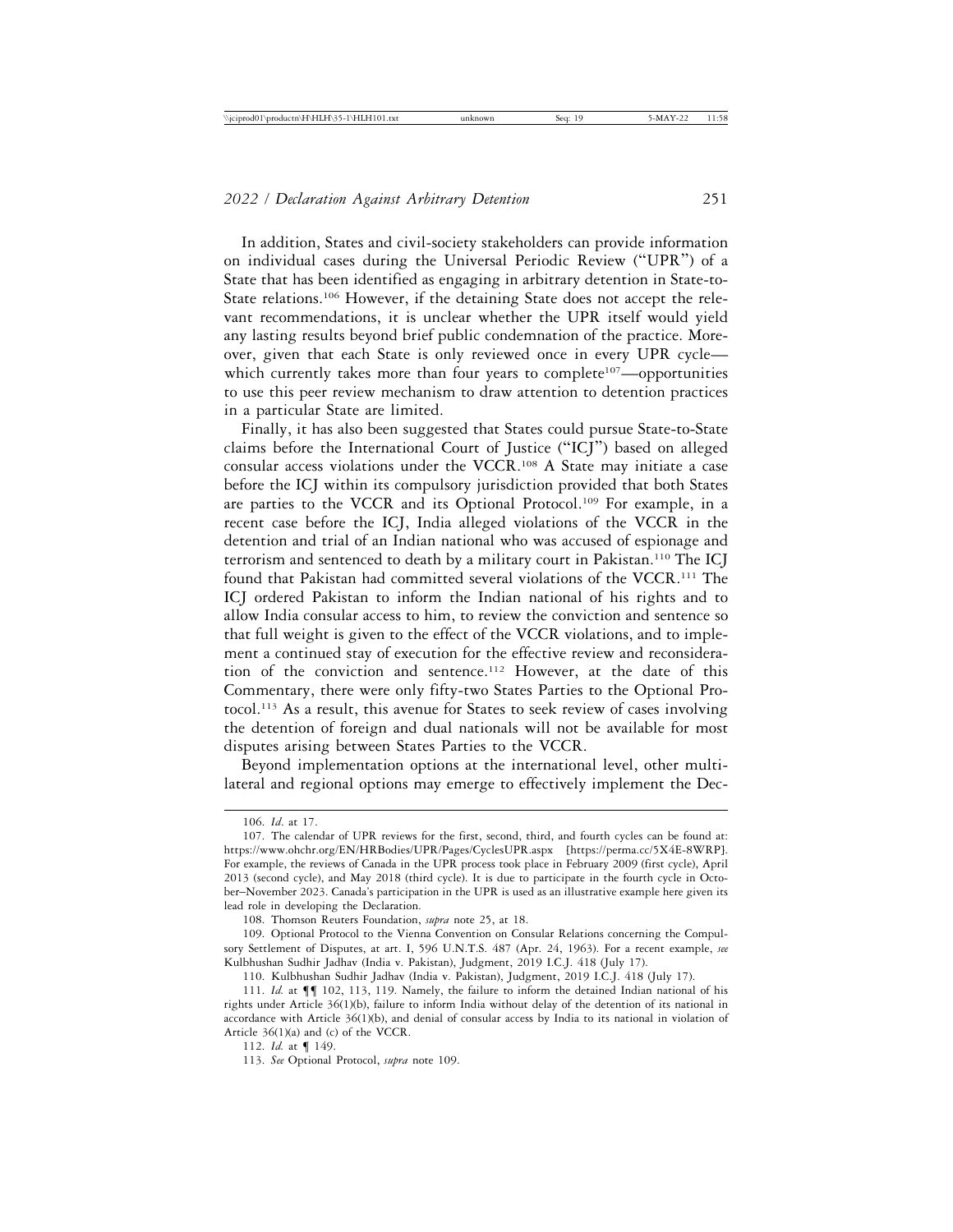laration. Making the practice untenable will require multilateral action by States, acting in solidarity and reacting together to individual cases, to raise the actual and perceived pressure, costs, and risks of violating the Declaration's principles.<sup>114</sup>

Despite the initial optimism surrounding the launch of the Declaration, it remains to be seen whether States will actually be willing and able to act together. Taking action will involve diplomatic and other risks for States that seek to challenge the arbitrary detention of their nationals by other States, including potentially having their own human rights records brought under scrutiny.115 As noted earlier in this Commentary, determining whether detention is arbitrary requires careful analysis, and States that seek to intervene may be met with claims that they are violating the sovereignty of the third State,<sup>116</sup> or that the detained foreign and dual nationals have committed an offence in the detaining State and were lawfully detained.117 In the past, lack of coordination among States has been a major impediment to addressing individual cases of arbitrary detention by a third State.<sup>118</sup> The extent to which each State that has endorsed the Declaration is prepared to implement it may be purely a matter of self-interest, depending on whether the State's own nationals are arbitrarily detained abroad or there is a well-founded concern that they may be subjected to arbitrary detention.

Keeping the principles of the Declaration on the agenda at the UN and other fora, such as the G7 meetings, will be important in bringing States together in a common purpose. The families of foreign and dual nationals detained abroad and civil society will also continue to play a major role in highlighting individual cases and bringing pressure to bear on States to take concerted action. Some have suggested that States with nationals detained abroad could convene meetings with the families of the detained persons at the national level, as well as with the families of detained persons in other States, to build momentum in multiple jurisdictions and coordinate joint action.119 Another option to bring like-minded States together is to form regional partnerships between States committed to implementing the Declaration, perhaps based on existing diplomatic and trade relationships. Working together with partners within and across regions will be essential in ensuring that the initiative does not become, and is not per-

<sup>114.</sup> Emilia Currey, *supra* note 89 (proposing a coordinated and joint approach to the problem).

<sup>115.</sup> *Id*. (referring to a situation in which a State accused of arbitrarily detaining foreign nationals of another State retaliated by referring to specific cases of detention in the other State and questioning

its practice of "hostage diplomacy").

<sup>116.</sup> Thomson Reuters Foundation, *supra* note 25, at 9.

<sup>117.</sup> *Id*. at 2.

<sup>118.</sup> Emilia Currey, *supra* note 89 (noting that States did not take concerted action even when the nationals of their allies were detained and have not responded quickly to alleged cases of arbitrary detention of foreign and dual nationals).

<sup>119.</sup> Thomson Reuters Foundation, *supra* note 25, at 17–20.